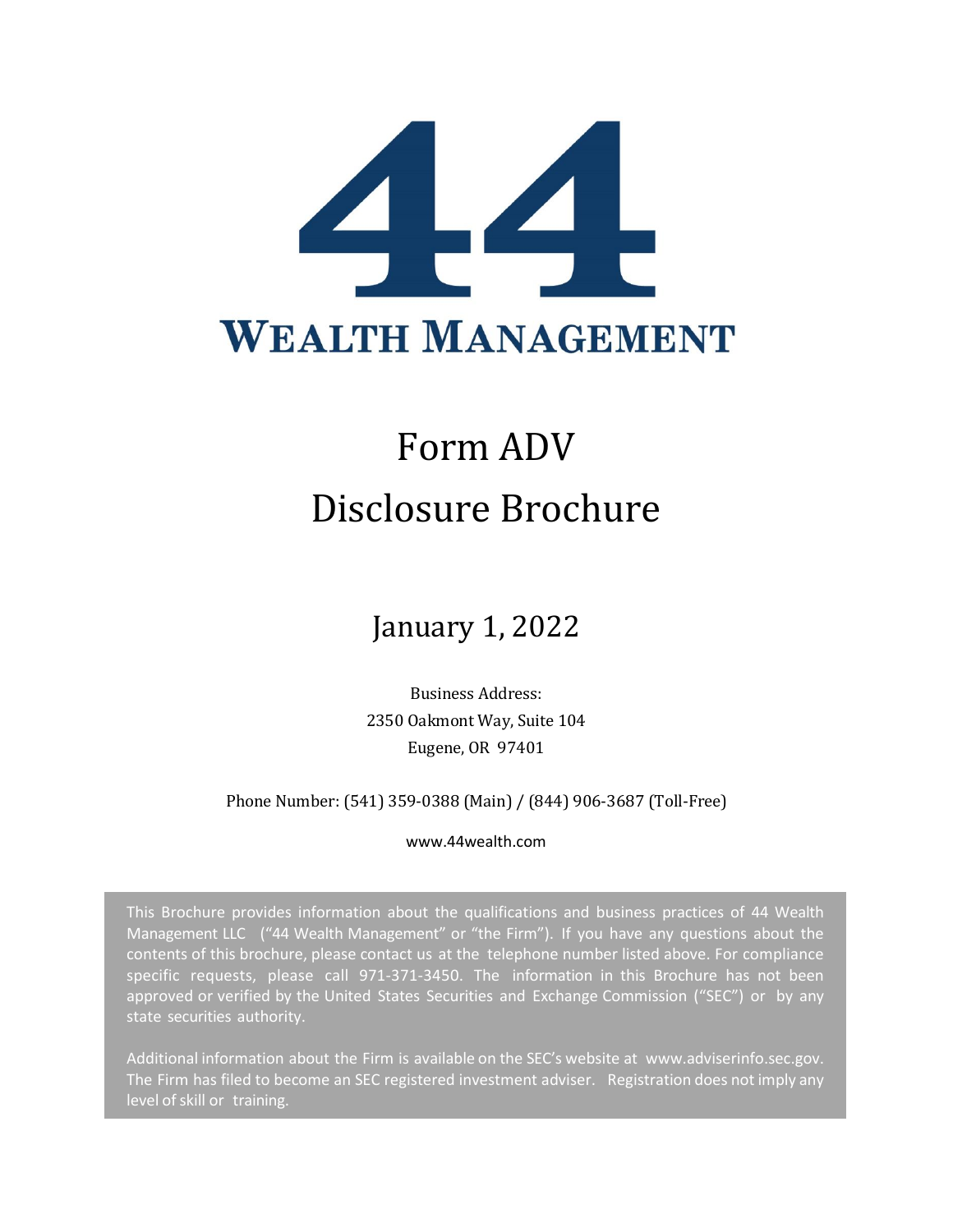## **ITEM 2 - MATERIAL CHANGES**

In this Item, 44 Wealth Management LLC (hereby known as "44 Wealth Management" or the "Firm") is required to discuss any material changes that have been made to the Brochure since the last annual amendment. The business practices of the Firm are substantially the same as represented in the Firm's previous and current years' annual updated Brochures. Below are any material changes since the last update.

• The Firm has amended its Form ADV to update current Assets Under Management.

We will ensure that all current clients receive a Summary of Material Changes and updated Brochure within 120 days of the close of our business' fiscal year. A Summary of Material Changes is also included with our Brochure on the SEC's website at www.adviserinfo.sec.gov. The searchable IARD/CRD number for 44 Wealth Management is #309647. We may further provide other ongoing disclosure information about material changes as necessary and will further provide you with a new Brochure as necessary based on changes or new information, at any time, without charge.

Currently, our Brochure may be requested by contacting Stacy Sizemore, Chief Compliance Officer at 971- 371-3450 or [stacy@tru-ind.com.](mailto:stacy@tru-ind.com)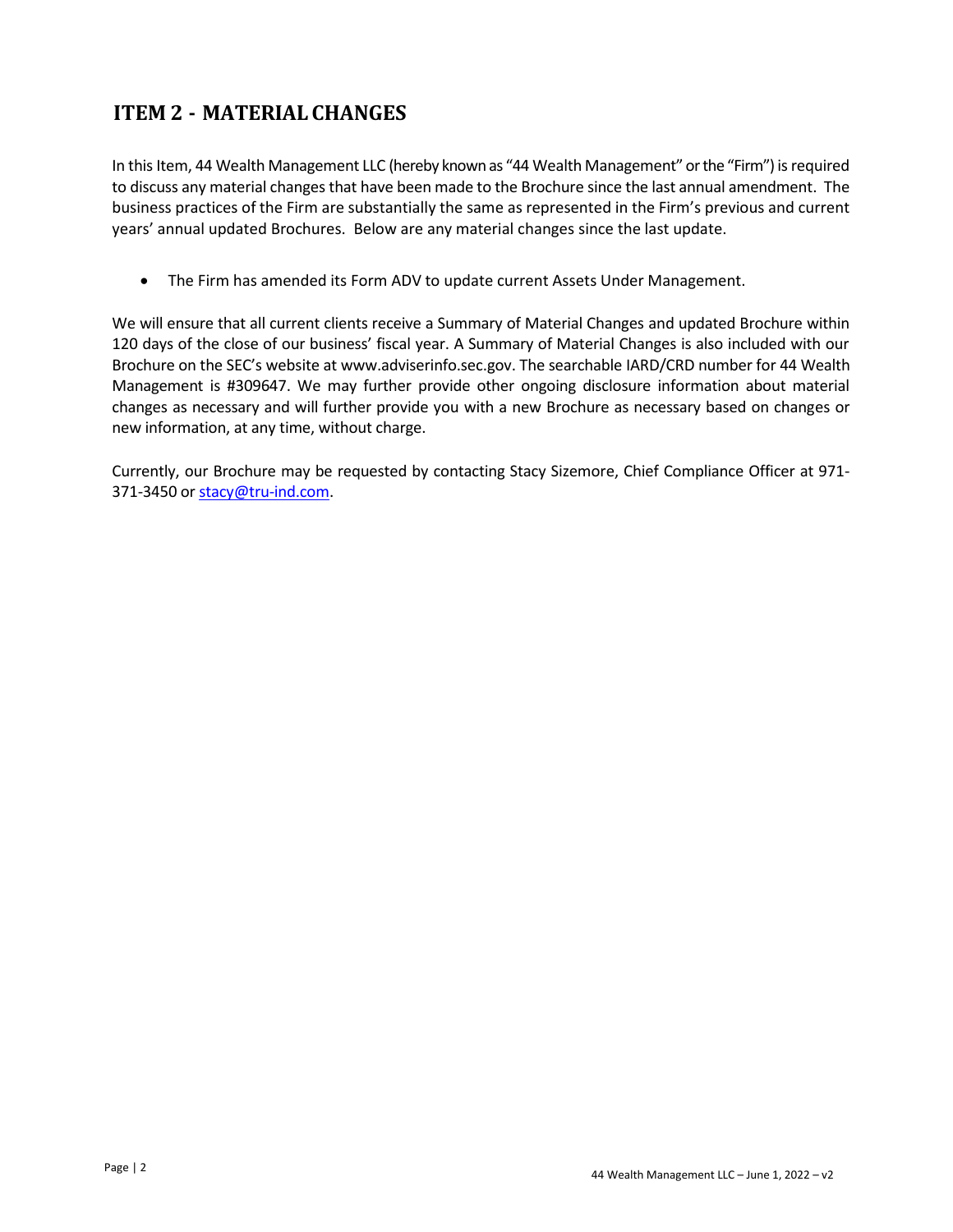## <span id="page-2-0"></span>**ITEM 3 - TABLE OF CONTENTS**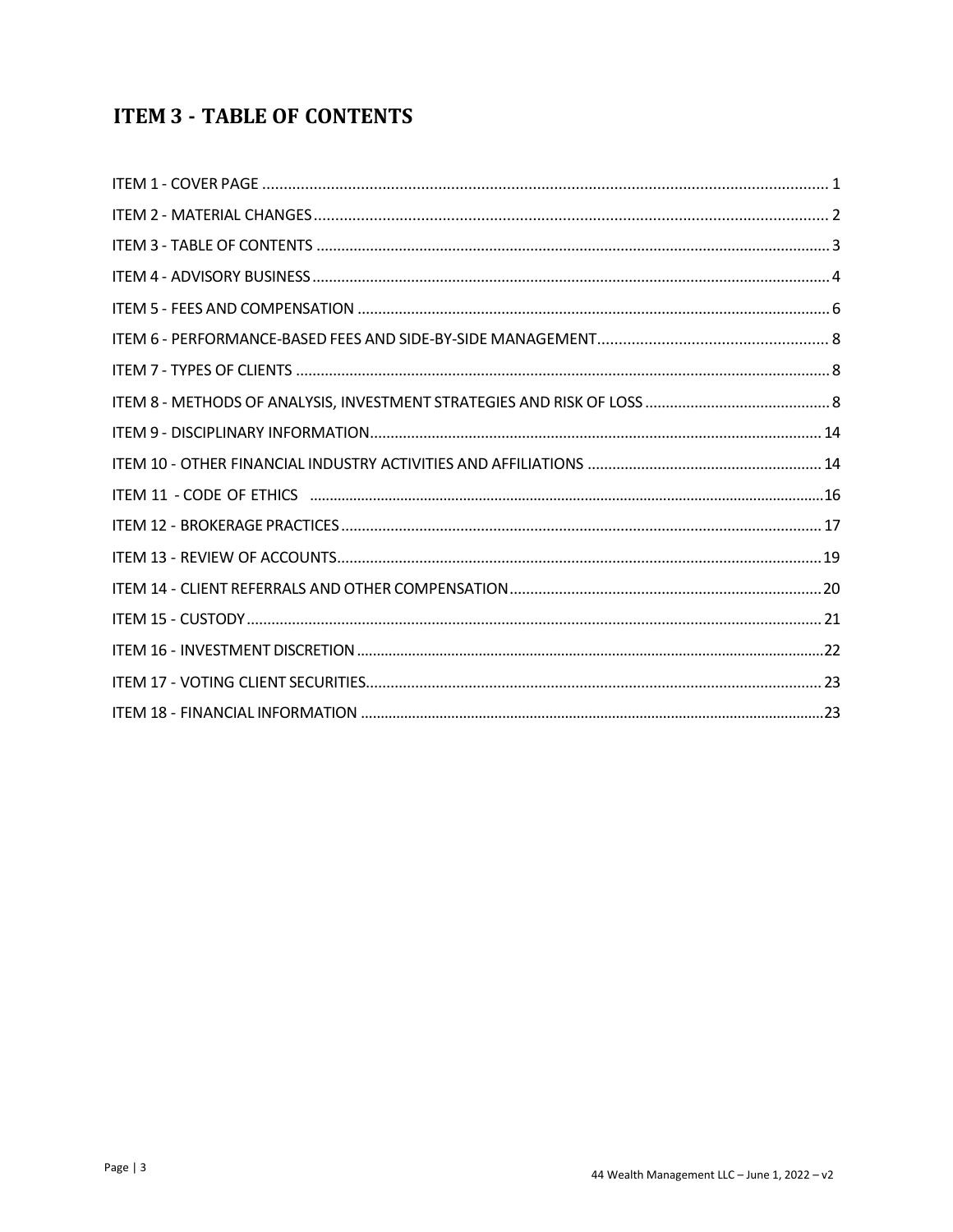## <span id="page-3-0"></span>**ITEM 4 - ADVISORY BUSINESS**

#### **Description of Advisory Firm**

44 Wealth Management LLC ("44 Wealth Management", "we" , "our,"or "us") is a privately owned limited liability company headquartered in Eugene, OR.

44 Wealth Management has filed for registration as an investment adviser with the U.S. Securities and Exchange Commission. The Firm wasformed in 2020 and is owned by Blaine Werner and Jennifer Werner.

As of December 31, 2021, 44 Wealth Management managed approximately \$426,581,984 in assets for approximately 1131 accounts in total: approximately \$426,422,402 in assets for approximately 1115 accounts on a discretionary basis and approximately \$159,582 in assets for approximately 16 clients on a non-discretionary basis. 44 Wealth does not offer a wrap program.

While this brochure generally describes the business of the Firm, certain sections also discuss the activities of its Supervised Persons, which refer to the Firm's officers, partners, directors (or other persons occupying a similar status or performing similar functions), employees or any other person who provides investment advice on the Firm's behalf and is subject to the Firm's supervision or control.

#### **Advisory Services Offered**

The Firm offers discretionary and non-discretionary investment management and investment advisory services. Prior to the Firm rendering any of the foregoing advisory services, clients are required to enter into one or more written agreements with the Firm setting forth the relevant terms and conditions of the advisory relationship (the "Advisory Agreement").

#### *Investment Management Services*

44 Wealth Management offers continuous and regular investment supervisory services on a discretionary and non-discretionary basis. We work with clients and have the ongoing responsibility to select and/or make recommendations based upon the objectives of the client, as to specific securities or other investments that he/she recommends or purchases/sells in clients' accounts. We utilize a variety of investment types when making investment recommendations/purchasesin client accounts which include, but are not limited to equity securities, fixed income securities, alternatives, and mutual funds. The investments recommended/purchased are based off the clients' individual needs, goals and objectives. The Firm offers investment advice on any investment held by the client at the start of the advisory relationship. We describe the material investment risks under *Item 8 – Methods of Analysis, Investment Strategies, and Risk of Loss*. Financial Planning may be provided to clients as a part of the Investment Management Services. When being provided as a separate service it is described in this section under *Financial Consulting Services* below.

44 Wealth Management provides other outsourced services such as access to other system to assist clients with their planning needs (such as a savings account platform).

We discuss our discretionary authority below under *Item 16 – Investment Discretion*. For more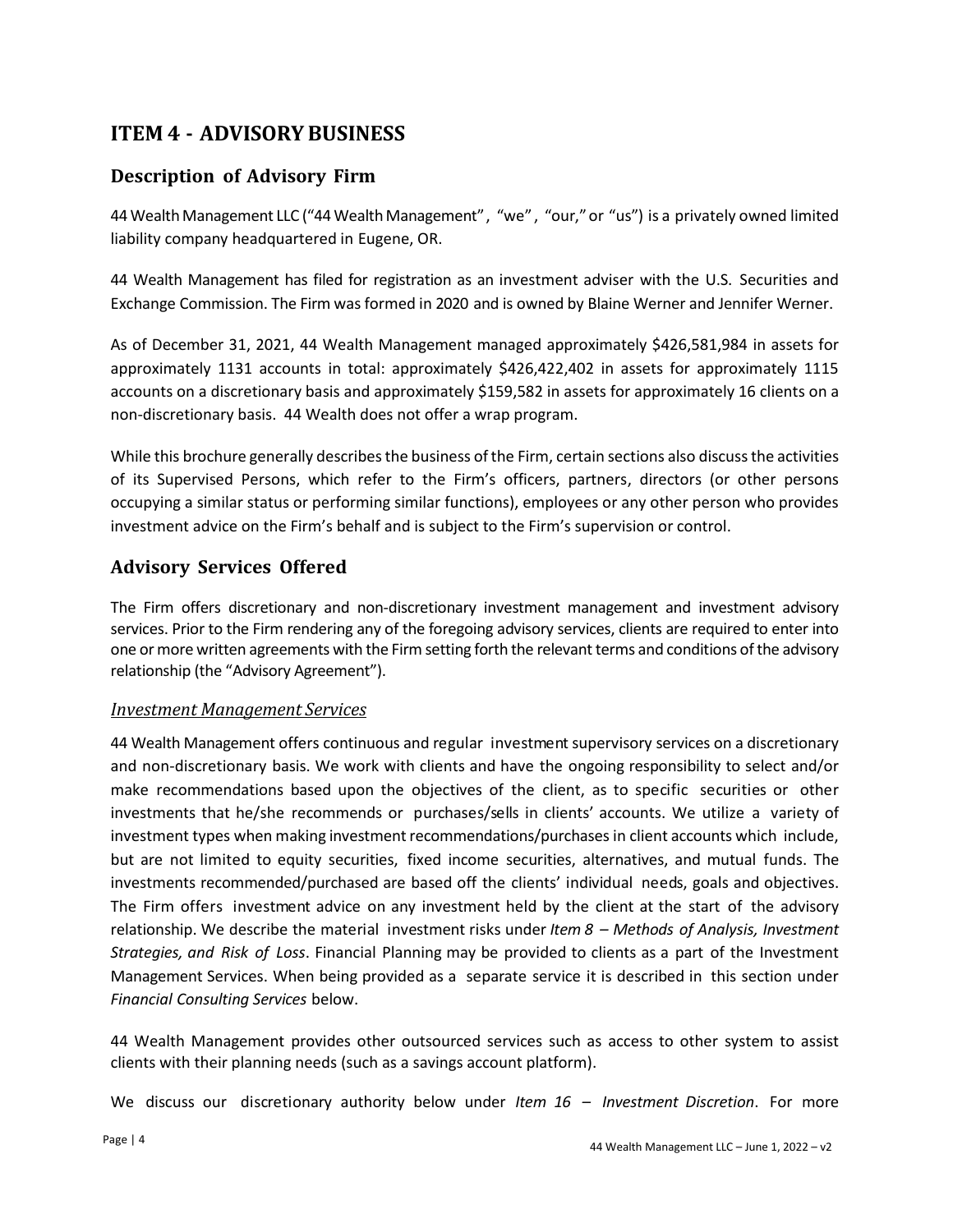information about the restrictions clients can put on their accounts, see *Tailored Services and Client Imposed Restrictions* in this item below. We describe the fees charged for investment management services below under *Item5 – Fees and Compensation*.

#### *Financial Planning & Consulting Services*

Our Financial Planning and Consulting Service offers clients the ability to have their investment portfolio allocated among different financial institutions and reviewed by an Investment Adviser Representative for a negotiated fee. This consultation offers the client a detailed look at their financial condition in relation to their investment objectives, risk tolerance, time horizon, and any financial goals that they may be seeking to achieve. This Financial Consultation Service offered by us may or may not be in conjunction with one of our other fee-based programs.

44 Wealth Management provides a variety of financial consulting services to individuals, families, and other clients regarding the management of their financial resources based upon an analysis of client's current situation, goals, and objectives. Consulting encompasses one or more of the following areas: Investment Planning, Retirement Planning, Estate Planning, Charitable Planning, Education Planning, Corporate and Personal Tax Planning, Corporate Structure, Real Estate Analysis, Mortgage/Debt Analysis, Insurance Analysis, Lines of Credit Evaluation, Business and Personal Financial Planning.

Our financial consultations rendered to clients usually include general recommendations for a course of activity or specific actions to be taken by the clients. In performing these services, 44 Wealth Management is not required to verify any information received from the client or from the client's other professionals (e.g., attorneys, accountants, etc.,) and is expressly authorized to rely on such information. We may recommend clients engage the Firm for additional related services with other professionals to implement its recommendations. Clients are advised that a conflict of interest exists if clients engage the Firm or its affiliates to provide additional services for compensation. Clients retain absolute discretion over all decisions regarding implementation and are under no obligation to act upon any of the recommendations made by the Firm under a financial planning or consulting engagement. Clients are advised that it remains their responsibility to promptly notify the Firm of any change in their financial situation or investment objectives for the purpose of reviewing, evaluating, or revising the Firms recommendations and/or services.

For financial consulting engagements, we provide our clients with a written summary of our observations and recommendations. One-time consultations are typically completed within six (6) months of the client signing a contract with us, assuming that all the information and documents we request from the client are provided to us promptly. Services provided under an on-going consultation agreement are conducted on a regular basis, but no less than annually with the client. The client is under no obligation to act upon the investment adviser's recommendation. If the client elects to act on our recommendations, the client is under no obligation to effect the transaction through us.

We describe fees charged for FinancialConsultation Services below under *Item5 - Fees and Compensation*.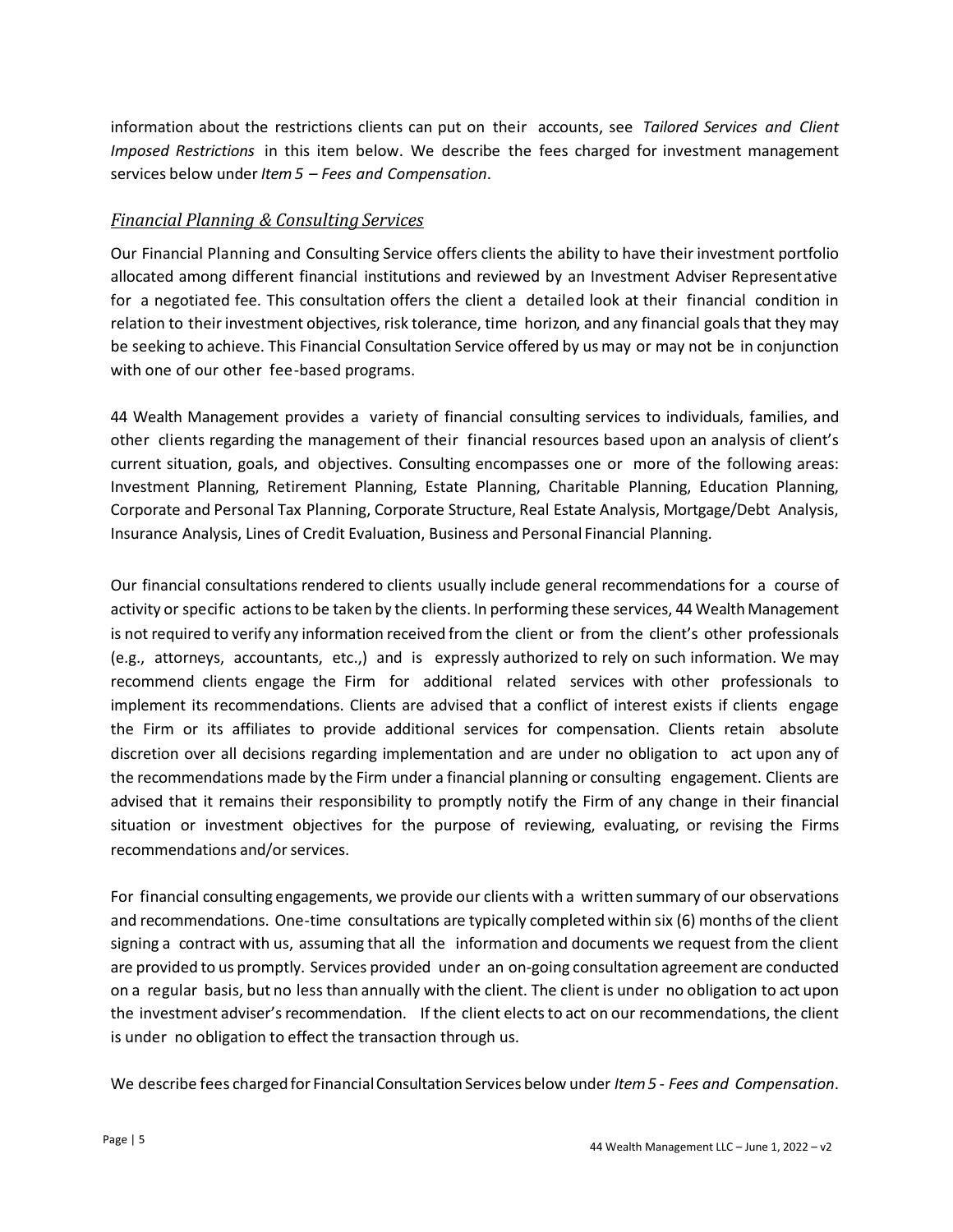#### *Use of Independent Managers*

The Firm has the authority to select certain independent managers to actively manage a portion of its clients' assets. The specific terms and conditions under which the Firm engages an Independent Manager may be set forth in a separate written agreement with the designated Independent Managers engaged to manage their assets. This agreement is between the Independent Manager and 44 Wealth Management.

The Firm evaluates a variety of information about the Independent Manager, which may include the Independent Managers' public disclosure documents, materials supplied by the Independent Managers themselves and other third-party analyses it believes are reputable. To the extent possible, the Firm seeks to assess the Independent Managers' investment strategies, past performance, and risk results in relation to its clients' individual portfolio allocations and risk exposure. The Firm also takes into consideration each Independent Manager's management style, returns, reputation, financial strength, reporting, pricing, and research capabilities, among other factors.

The Firm continues to provide services relative to the discretionary selection of the Independent Managers and has the authority terminate relationships if we believe the termination is in your best interest. On an ongoing basis, the Firm monitors the performance of those accounts being managed by Independent Managers. The Firm seeks to ensure the Independent Managers' strategies and target allocations remain aligned with its clients' investment objectives and overall best interests.

## <span id="page-5-0"></span>**ITEM 5 - FEES AND COMPENSATION**

#### **Fee Schedule & Billing Method**

44 Wealth Management offers services on a fee basis, which may include fixed fees, as well as fees based upon assets under management or advisement. Additionally, certain of the Firm's Supervised Persons, in their individual capacities, may offer securities brokerage services under a separate commission-based arrangement.

#### *Investment Management Services*

The annual management fee for our Investment Management Services is based on the total dollar asset value of the assets maintained in your account. The fee assessed and/or charged is based on what is stipulated in the Investment Advisory Agreement signed by each client. This may include a minimum quarterly fee. The Firm offers services on a fee basis, which may include fixed fees, as well as fees based upon assets under management or advisement. Additionally, certain of the Firm's Supervised Persons, in their individual capacities, may offer securities brokerage services under a separate commission-based arrangement. This fee includes any fee from an independent manager.

Our annual fee ranges up to 1.75% annually and is assessed and/or charged monthly in arrears, based on prior period-end value. Inflows and outflows of cash are considered on a prorated basisin this calculation. Margin debits in accounts will decrease the fee calculated. Fees can be structured in one of the following ways: a fixed flat percentage fee on total assets in the account, a tiered fee schedule whereby the fee is calculated by applying different rates to different levels of assets or a linear fee schedule where a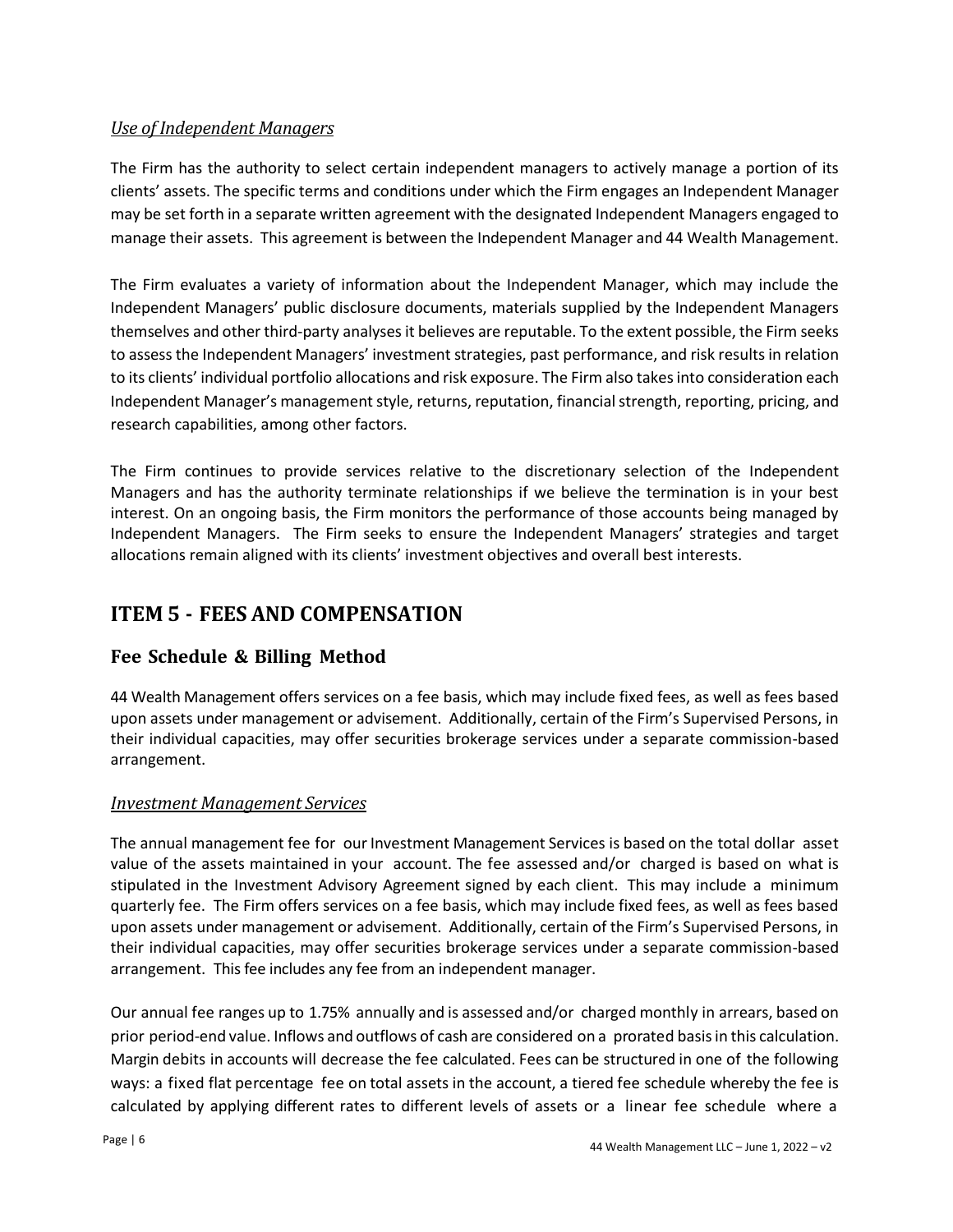breakpoint percentage fee is assessed to total assets in the account. We discuss our discretionary authority below under *Item 16 – Investment Discretion*.

#### *Financial Planning and Consultation Service*

44 Wealth Management will quote the client a fixed fee that is based on the estimate of time to complete the project, or will negotiate another fee arrangement for the client, pursuant to the Financial Planning & Consulting Agreement. The total estimated fee, as well asthe ultimate fee that we charge you, is based on the scope and complexity of our engagement with you. We may require a negotiable retainer, which is calculated based on the estimated total financial planning or consulting fee with the remainder of the fee directly billed to you and due to us within thirty (30) days of your financial plan being delivered or consultation rendered to you. In all cases, we will not require a retainer exceeding \$1,200 when services cannot be rendered within six (6) months. In the event that the client orthe Firm terminatesthe financial consulting engagement before completion of the financial plan or consultation, the Firm will determine the fees due for the services already completed. For flat fee engagements, Client may receive a pro-rata refund of unearned fees which will be based on the hours Advisor has spent on the engagement, billed at the Advisor's hourly rate for such engagements. If the retainer previously paid by you is more than the fees due, the Firm will refund the amount of the unearned fees to you. If the amount due is more than the retainer we collected from you, The Firm will send you an invoice for the remainder due, which will be due within thirty (30) days of the invoice date. For ongoing engagements, Client will receive a prorata refund for any remaining days left in the quarter in which the contract was terminated.

#### **Other Fees and Expenses**

In addition to the advisory fees paid to 44 Wealth Management, clients may incur certain charges imposed by other third parties, such as broker-dealers, custodians, trust companies, platform service providers, banks, and other financial institutions (collectively "Financial Institutions"). These additional charges may include securities brokerage commissions, transaction fees, custodial fees, fees attributable to alternative assets, reporting charges, margin costs, charges imposed directly by a mutual fund or ETF in a client's account, as disclosed in the fund's prospectus (e.g., fund management fees and other fund expenses), deferred sales charges, odd-lot differentials, transfer taxes, wire transfer and electronic fund fees, and other fees and taxes on brokerage accounts and securities transactions. The Firm's brokerage practices are described at length in Item 12, below.

#### **Direct Fee Debit**

Clients generally provide 44 Wealth Management with the authority to directly debit their accounts for payment of the investment advisory fees. The Financial Institutions that act as the qualified custodian for client accounts, from which the Firm retains the authority to directly deduct fees, have agreed to send statements to clients not less than quarterly detailing account transactions, including any amounts paid to the Firm.

#### **Account Additions and Withdrawals**

As stated above, clients may make additions to and withdrawals from their account at any time, subject to 44 Wealth Management'sright to terminate an account. Additions may be in cash or securities provided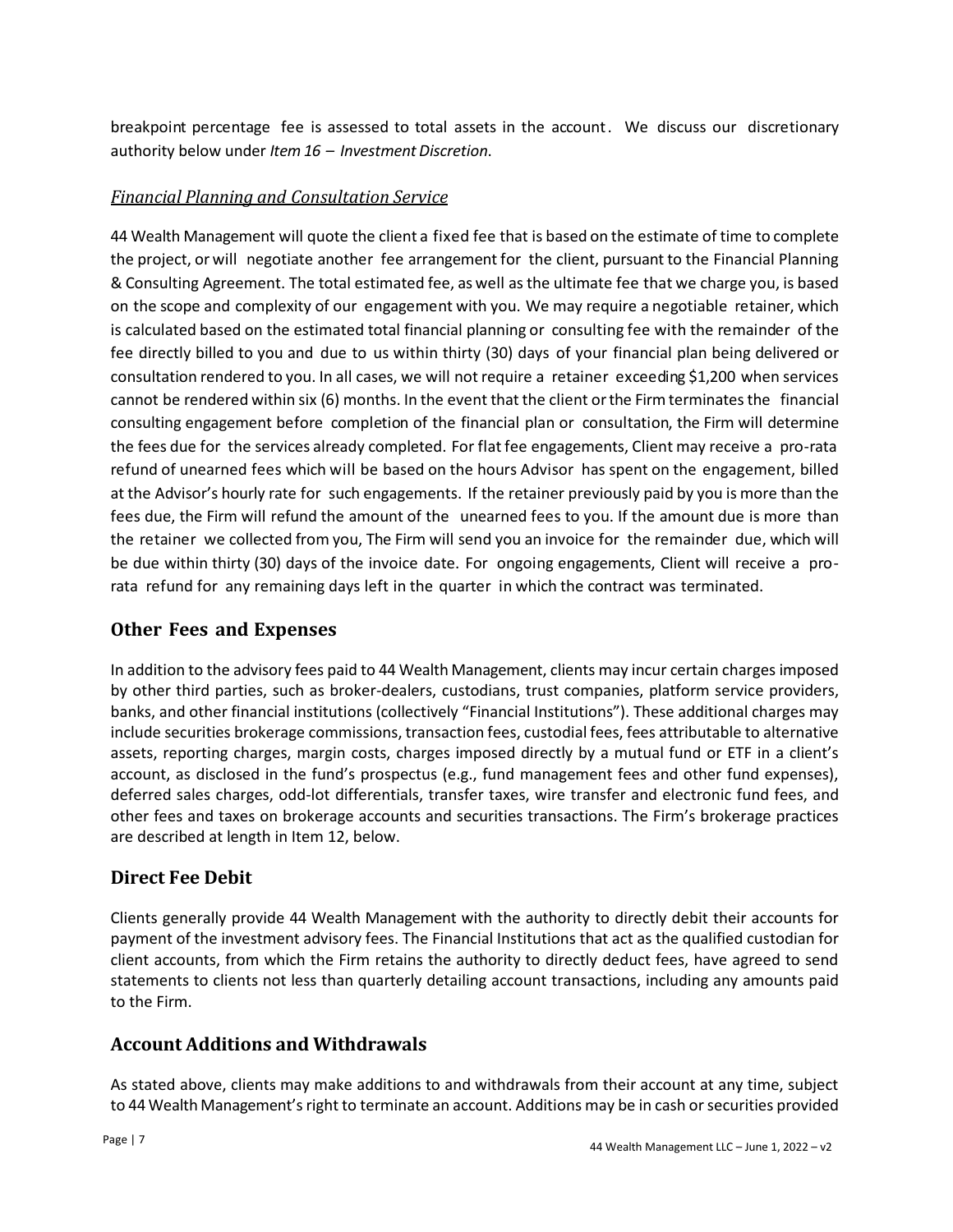that the Firm reserves the right to liquidate any transferred securities or declines to accept particular securities into a client's account. Clients may withdraw account assets on notice to the Firm, subject to the usual and customary securities settlement procedures. However, the Firm generally designs its portfolios as long-term investments, and the withdrawal of assets may impair the achievement of a client's investment objectives. The Firm may consult with its clients about the options and implications of transferring securities. Clients are advised that when transferred securities are liquidated, they may be subject to transaction fees, short- term redemption fees, fees assessed at the mutual fund level (e.g., contingent deferred sales charges) and/or tax ramifications.

#### **Termination**

Either party may terminate the advisory agreement at any time by providing written notice to the other party. The client may terminate the agreement at any time by emailing or writing 44 Wealth Management at our office. The Firm will refund any prepaid, unearned advisory fees.

Terminations will not affect liabilities or obligations from transactions initiated in client accounts prior to termination. In the event the client terminates the investment advisory agreement. The Firm will not liquidate any securities in the account unless instructed by the client to do so. In the event of client's death or disability, the Firm will continue management of the account until we are notified of client's death or disability and given alternative instructions by an authorized party.

## <span id="page-7-0"></span>**ITEM 6 - PERFORMANCE-BASED FEES AND SIDE-BY-SIDE MANAGEMENT**

<span id="page-7-1"></span>44 Wealth Management does not charge performance-based fees or other fees based on a share of capital gains on or capital appreciation of the assets of a client.

## **ITEM 7 - TYPES OF CLIENTS**

44 Wealth Management provides asset management, financial consulting, ERISA plan advisory & consulting, investment advisory consultation, and selection of independent managers. Our services are provided on a discretionary and non-discretionary basis to a variety of clients, such as institutional investors, individuals, high net worth individuals, trusts and estates, qualified purchasers, and individual participants of retirement plans. In addition, we also provide advisory services to entities such as pension and profit-sharing plans, businesses, and other investment advisers.

#### *Account Requirements*

44 Wealth Management does not have a specific account minimum.

## <span id="page-7-2"></span>**ITEM 8 - METHODS OF ANALYSIS, INVESTMENT STRATEGIESAND RISK OF LOSS**

#### **Methods of Analysis and Investment Strategies**

We will typically use fundamental, cyclical, charting, and/or technical analysis in the selection of individual securities. 44 Wealth Management selects categories of investments based on the clients'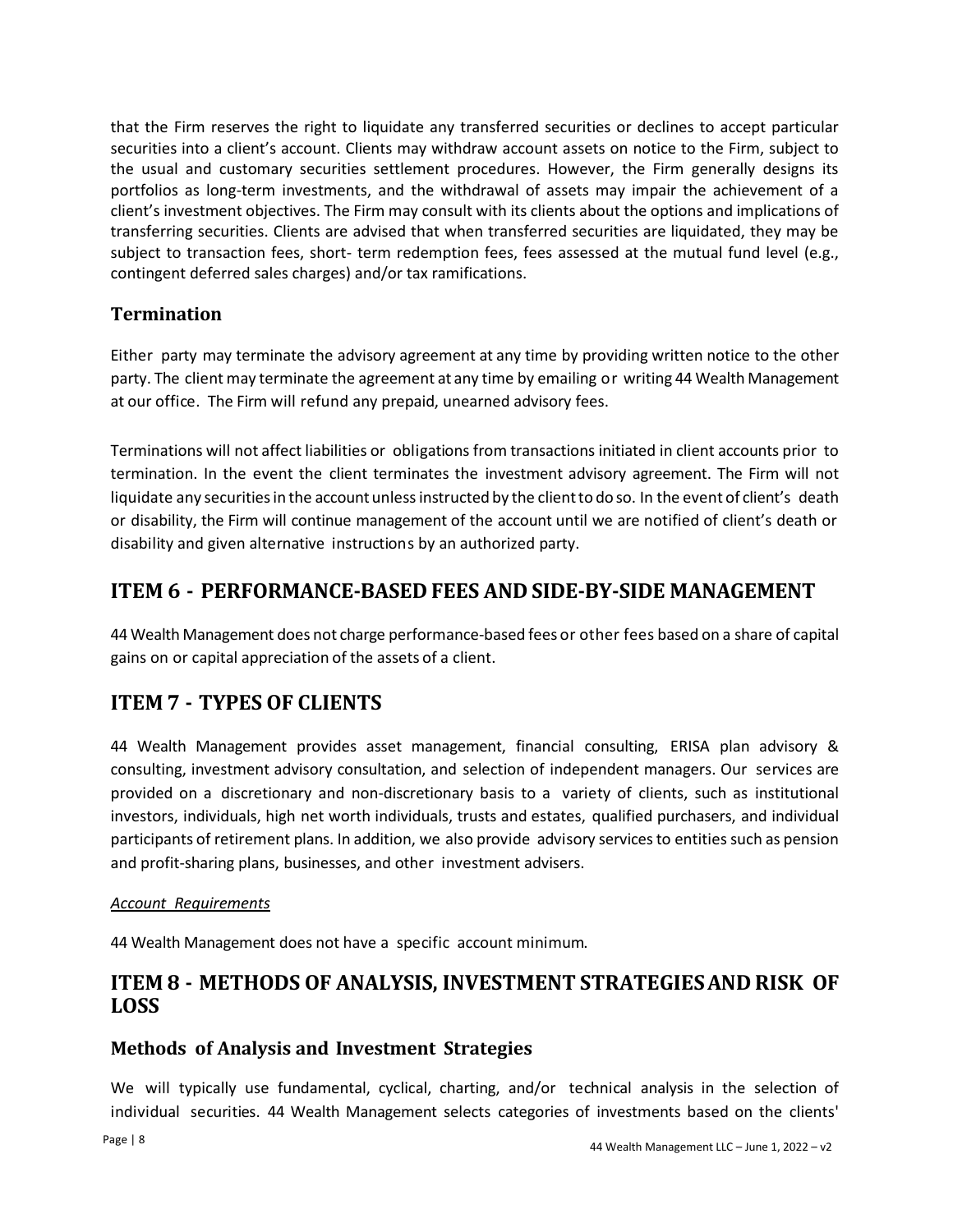attitudes about risk and their need for capital appreciation or income. Different instruments involve different levels of exposure to risk. We seek to select individual securities with characteristics that are most consistent with the client's objectives. Since 44 Wealth Management treats each client account uniquely, client portfolios with a similar investment objectives and asset allocation goals own different securities. Tax factors will not influence the Firm's investment decisions.

#### *General Investment Strategies*

44 Wealth Management generally uses diversification in an effort to minimize risk and optimize the potential return of a portfolio. More specifically, we utilize multiple asset classes, investment styles, market capitalizations, sectors, and regions to provide diversification. Each portfolio composition is determined in accordance with the clients' investment objectives, risk tolerance, and time horizon. We utilize both passive and active investment management strategies in an effort to optimize portfolios.

Our general investment strategy is to seek real capital growth proportionate with the level of risk the client is willing to take. We develop a Client Profileto help identify the client'sinvestment objectives, time horizon, risk tolerance, tax considerations, target asset allocation, and any special considerations and/or restrictions the client chooses to place on the management of the account. The Firm will then choose investments that we feel are consistent with the Client Profile.

After defining client needs, 44 Wealth Management develops and Implements plansforthe client's account. Then, we monitor the results and adjust as needed. As the initial assumptions change, the plans themselves may need to be adapted. Continuous portfolio management is important in an effort to keep the client's portfolio consistent with the client's objectives.

#### *Methods of Analysis for Selecting Securities*

44 Wealth Management IARs use, among others, technical, fundamental, and/or charting analysis in the selection of individual equity securities. Additionally, our IARs use specific strategies or resources in the method of analysis and selection of mutual funds.

#### *Technical Analysis*

The effectiveness of technical analysis depends upon the accurate forecasting of major price moves or trends in the securities traded by the IAR. However, there is no assurance of accurate forecasts or that trends will develop in the markets we follow. In the past, there have been periods without discernable trends and similar periods will presumably occur in the future. Even where major trends develop, outside factors like government intervention could potentially shorten them.

Furthermore, one limitation of technical analysis is that it requires price movement data, which can translate into price trends sufficient to dictate a market entry or exit decision. In a trendless or erratic market, a technical method may fail to identify trends requiring action. In addition, technical methods may overreact to minor price movements, establishing positions contrary to overall price trends, which may result in losses. Finally, a technical trading method may under perform other trading methods when fundamental factors dominate price moves within a given market.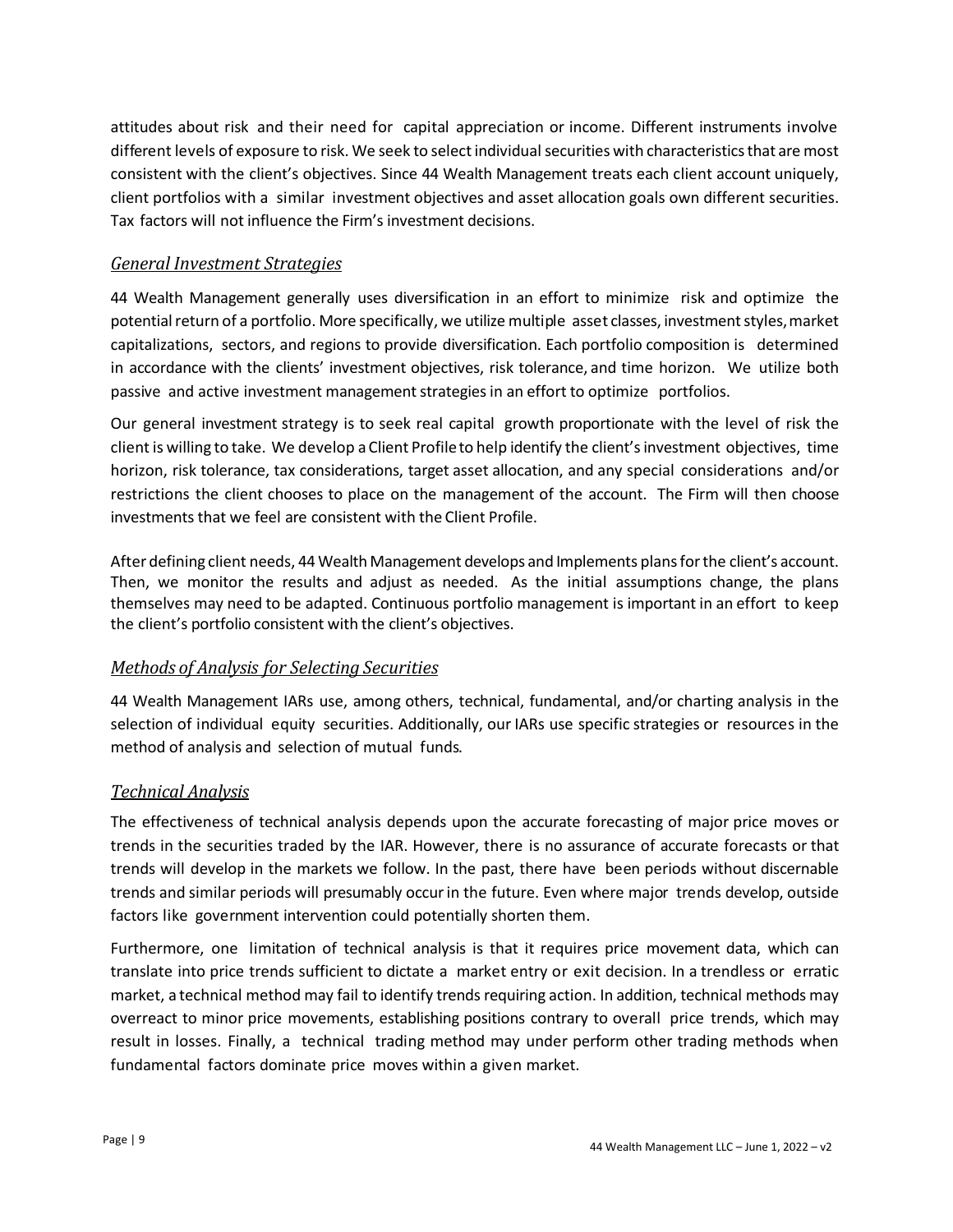The calculations that underline our system, methods, and strategies involve many variables, including determinants from information generated by computers and/or charts. The use of a computer in collating information or in developing and operating a trading method does not assure the success of the method because a computer is merely an aid in compiling and organizing trade information.

Accordingly, no assurance is given that the decisions based on computer-generated information will produce profits for a client's account.

#### *Relative Strength Analysis*

Relative strength measures one stock versus another or a group of stocks versus an index, such as the S&P 500. Through relative strength analysis, we can rank areas of the market that are outperforming or underperforming the broad market, whether the Russell 3000 or S&P 500. For our purposes, we use the S&P 500. We then add the highest relative strength sectors and macro areas (i.e., small cap vs. large cap) to our investment model, using primarily ETFs. The general premise is that those areas of the market with highest relative strength outperform over the long term. Additionally, as a risk override, we run moving average analysis to identify when markets are most vulnerable, and from time to time lighten market exposure.

#### *FundamentalAnalysis*

Fundamental analysis assesses the financial health and management effectiveness of a business by analyzing a company's financial reports, key financial ratios, industry developments, economic data, competitive landscape, and management. The objective of fundamental analysis is to use historical and current financial data to assess the stock valuation of a company, evaluate company profitability, credit risk, and forecast future performance of the company and its share price. Fundamental analysis assumptions and calculations are based on historical data and forecasts; therefore, the quality of information and assumptions used are critical. Differences can exist between market fundamentals and how you analyze them.

#### *ChartingAnalysis*

Charting analysis involves the use of patterns in performance charts. OurIARs use this charting technique to search for patterns in an effort to predict favorable conditions for buying and/orselling a security.

#### *Mutual Funds*

In analyzing mutual funds, our IARs use various sources of information, including data provided by Morningstar. We review key characteristics such as historical performance, consistency of returns, risk level, and size of fund. Expense ratio and other costs are also significant factors in fund selection. We also subscribe to/access additional information from other sources that inform our general macro-economic view.

#### *Options*

IARs may use options as an investment strategy. An option is a contract that gives the buyer the right, but not the obligation, to buy or sell an asset (such as a share of stock) at a specific price on or before a certain date. An option, just like a stock or bond, is a security.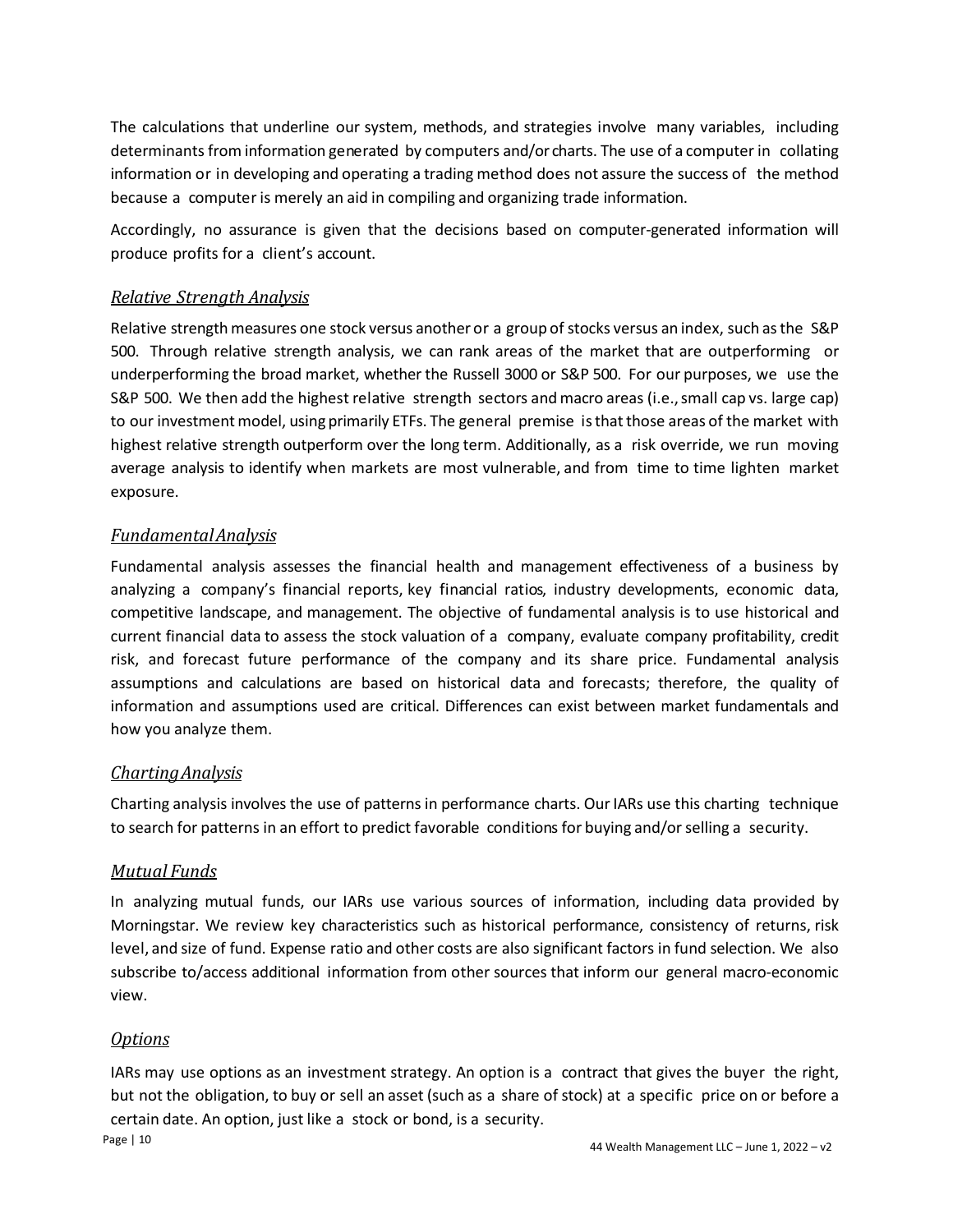An option is also a derivative because it derives its value from an underlying asset. The two types of options are calls and puts. A call gives the holder the right to buy an asset at a certain price within a specific period of time. A call may be purchased if the expectation is that the stock will increase substantially in value before the option expires. It may also be sold as a hedge to protect gains or principal of an existing holding (covered calls). A put gives the holder the right to sell an asset at a certain price within a specific period of time. A put may be purchased if the expectation is that the stock will decrease substantially in value before the option expires. They are typically purchased as a hedge to protect gains or principal of a portfolio. There are various options strategies that our IARs may deploy in a strategy, as appropriate fora client's needs. These include but may not be limited to: covered options (selling a call or put fora premium payment while retaining the cash or securities required to facilitate the underlying purchase or sale of securities if an option is exercised) or spreads/straddles (buying or selling call or put options on the same or opposite side of the market to benefit from the bid/ask "spread" or to straddle the market based on value or time variances).

#### *Alternative Investments*

IARs may use Alternative Investments to diversify a portfolio. Alternative Investments are considered to be "non-correlated" assets, meaning that they do not tend to run up or down (track) with the market like standard securities typically do. The main goal of alternatives is to provide access to other return sources, with the potential benefit of reducing risk of a client's portfolio, improving returns, or both.

#### **Specific Investment Strategies for Managing Portfolios**

IARs may use Modern Portfolio Theory tactical asset allocation, cash as a strategic asset, long-term holding, trend, dollar-cost-averaging, defensive portfolio strategies in the construction and management of client portfolios.There is no guarantee that any of the following strategies will be successful, and we make no promises or warranties asto the accuracy of our market analysis.

#### *Modern Portfolio Theory (MPT)*

IARs use the Modern Portfolio Theory, which has a basic concept of using diversification in an effort to help minimize risk and optimize the potential return of a portfolio.

#### *Tactical Asset Allocation*

IARs may use a tactical asset allocation strategy in the shorter term to deviate from a client's long- term strategic asset allocation target in an effort to take advantage of what we perceive as market pricing anomalies or strong market sectors or to avoid perceived weak sectors. Once they achieve the desired short-term opportunities or perceives those opportunities have passed, we generally return a client's portfolio to the original strategic asset mix.

#### *Cash as a Strategic Asset*

IARs may use cash as a strategic asset and at times move or keep client's assets in cash or cash equivalents. While high cash levels can help protect a client's assets during periods of market decline, there is a risk that our timing in moving to cash is less than optimal upon either exit or reentry into the market, potentially resulting in missed opportunities during positive market moves.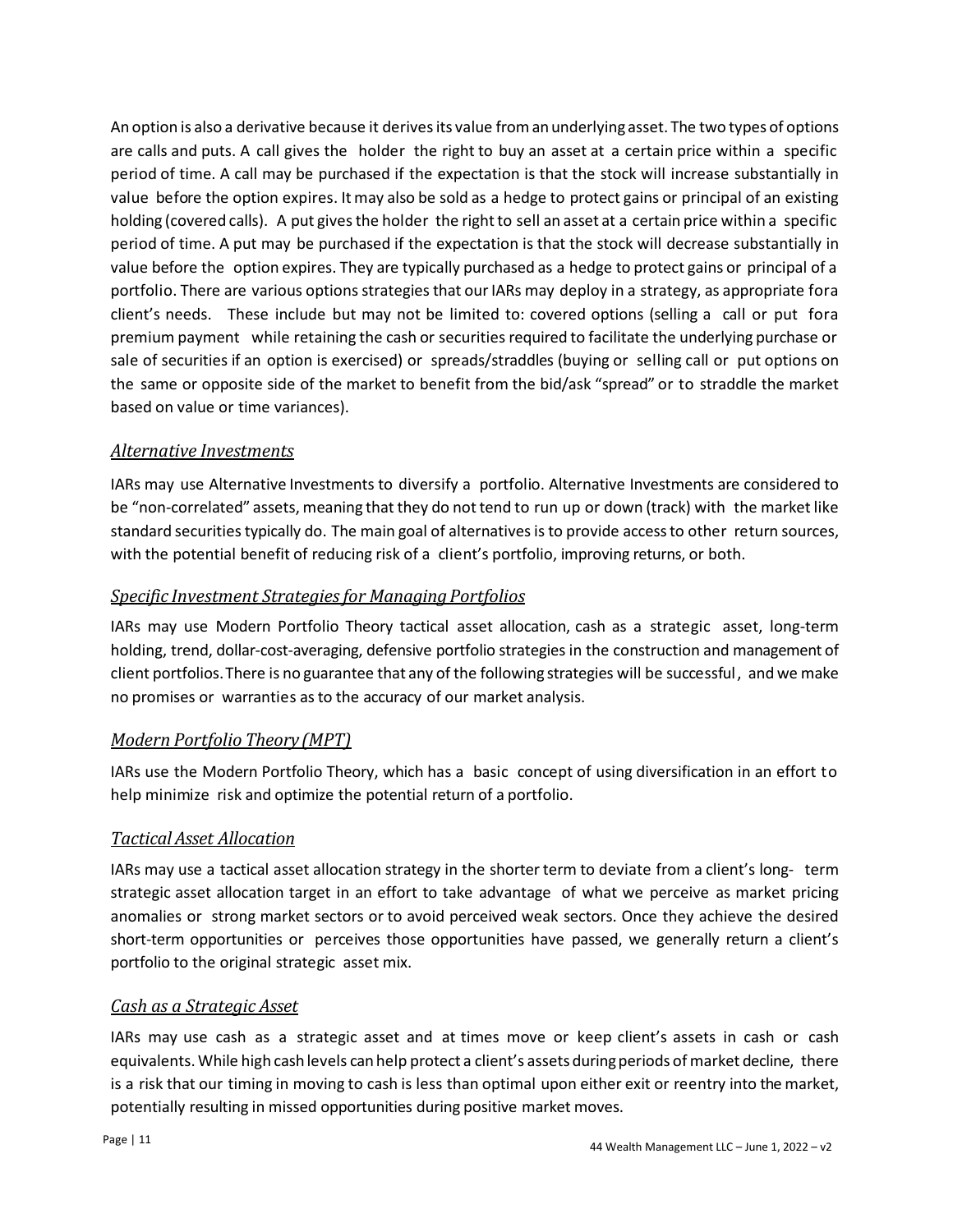#### *Long-termHolding*

IARs do not generally purchase securities for clients with the intent to sell the securities within 30 days of purchase, as we do not generally use short-term trading as an investment strategy. However, there may be times when we will sell a security fora client when the client has held the position for less than 30 days.

IARs do not attempt to time short-term market swings. Short-term buying and selling of securities is typically limited to those cases where a purchase has resulted in an unanticipated gain or loss in which we believe that a subsequent sale is in the best interest of the client.

#### *Trend*

IARs may manage client assets using a trend following methodology based on the 200-day average and grounded in a strong sell discipline for all positions within the portfolio.

#### *Dollar-Cost-Averaging*

Dollar cost averaging involves investing money in multiple installments over time to take advantage of price fluctuations in the attempt to get a lower average cost per share.

#### Defensive Strategies

If our IAR anticipates poor near-term prospects for equity markets, we may adopt a defensive strategy for clients' accounts by investing substantially in fixed income securities and/or money market instruments. We may also utilize low, non, or negative correlated investments through mutual funds and EFT's. There can be no guarantee that the use of defensive techniques would be successful in avoiding losses.

#### *Margin*

Some clients of 44 Wealth Management maintain margin accounts to facilitate short-term borrowing needs, which are unrelated to our investment strategy (ies). For some high-net worth (HNW) clients that are seeking a more aggressive strategy for their portfolio, our IARs may work with those clients on an individual basis to develop a leveraged strategy utilizing margin to increase market participation portfolio as part of a customized investment strategy. Clients are responsible for any brokerage or margin charges in addition to advisory fees. Risks of using margin include "margin calls" (also called "fed calls" or "maintenance calls.") Margin calls occur when account values decrease below minimum maintenance margin levels established by the broker-dealer that holds the securities in the client's account, requiring the investor to deposit additional money or securities into their margin account.

While the use of margin borrowing can increase returns, it can also magnify losses. Clients must specifically request to establish a margin account.

#### *Additional Strategies*

Clients interested in learning more about any of the above strategies should contact us for more information and/or referto the prospectus of any mutual fund. We may also consider additionalstrategies by specific client request.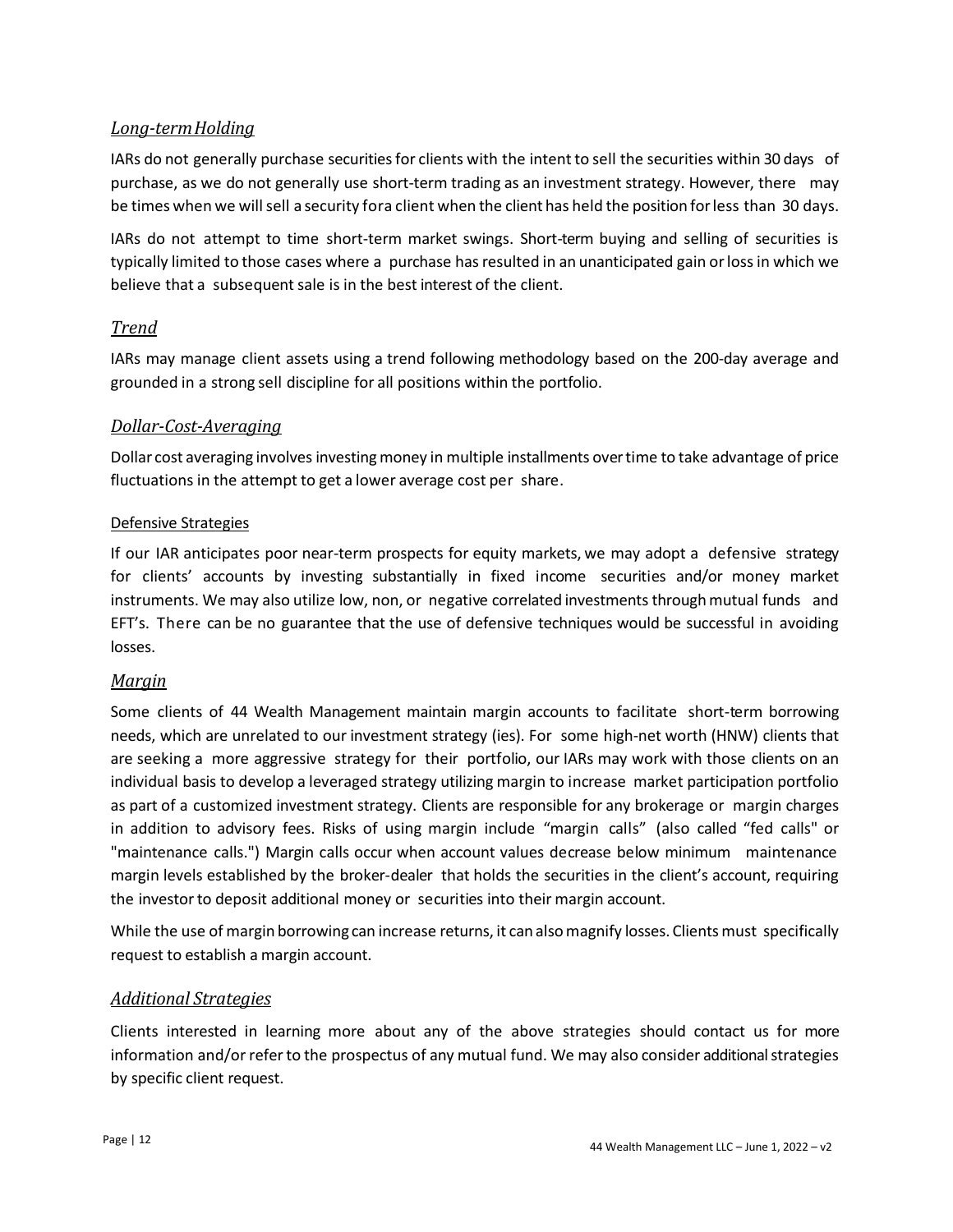#### Investing Involves Risk

#### *General Risks of Owning Securities*

Investing in securities involves risk of loss that clients should be prepared to bear. While the stock market may increase and your account(s) could enjoy again, it is also possible that the stock market may decrease, and your account(s) could suffer a loss. It isimportantthat you understand the risks associated with investing in the stock market, are appropriately diversified in your investments, and ask us any questions you may have.

#### *Risk of Loss*

Diversification does not guarantee a profit or guarantee to protect you against loss, and there is no guarantee that your investment objectives will be achieved. The Firm strategies and recommendations may lose value. All investments have certain risks involved including, but not limited to the following:

- Stock Market Risk: The value of securities in the portfolio will fluctuate and, as a result, the value may decline suddenly or over a sustained period of time.
- Managed Portfolio Risk: The manager's investment strategies or choice of specific securities may be unsuccessful and may cause the portfolio to incur losses.
- Industry Risk: The portfolio's investments could be concentrated within one industry or group of industries. Any factors detrimental to the performance of such industries will disproportionately impact your portfolio. Investments focused on a particular industry are subject to greater risk and are more greatly impacted by market volatility than less concentrated investments.
- Non-U.S. Securities Risk: Non-U.S. securities are subject to the risks of foreign currency fluctuations, generally higher volatility, and lower liquidity than U.S. securities, less developed securities markets and economic systems and political economic instability.
- Emerging Markets Risk: To the extent that your portfolio invests in issuers located in emerging markets, the risk may be heightened by political changes and changes in taxation or currency controls that could adversely affect the values of these investments. Emerging markets have been more volatile than the markets of developed countries with more mature economies.
- Currency Risk: The value of your portfolio's investments may fall as a result of changes in exchange rates.
- Credit Risk: Most fixed income instruments are dependent on the underlying credit of the issuer. If we are wrong about the underlying financial strength of an issuer, we may purchase securities where the issuer is unable to meet its obligations. If this happens, your portfolio could sustain an unrealized or realized loss.
- Inflation Risk: Most fixed income instruments will sustain losses if inflation increases, or the market anticipates increases in inflation. If we enter a period of moderate or heavy inflation, the value of your fixed income securities could go down.
- Interest Rate Risk: Fluctuations in interest rates may cause investment prices to fluctuate.
- Margin Risk: The use of margin is not suitable for all investors since it increases leverage in your Account and therefore risk.
- ETF and Mutual Fund Risk: When we invest in an ETF or mutual fund fora client, the client will bear additional expenses based on its pro rata share of the ETFs or mutual fund's operation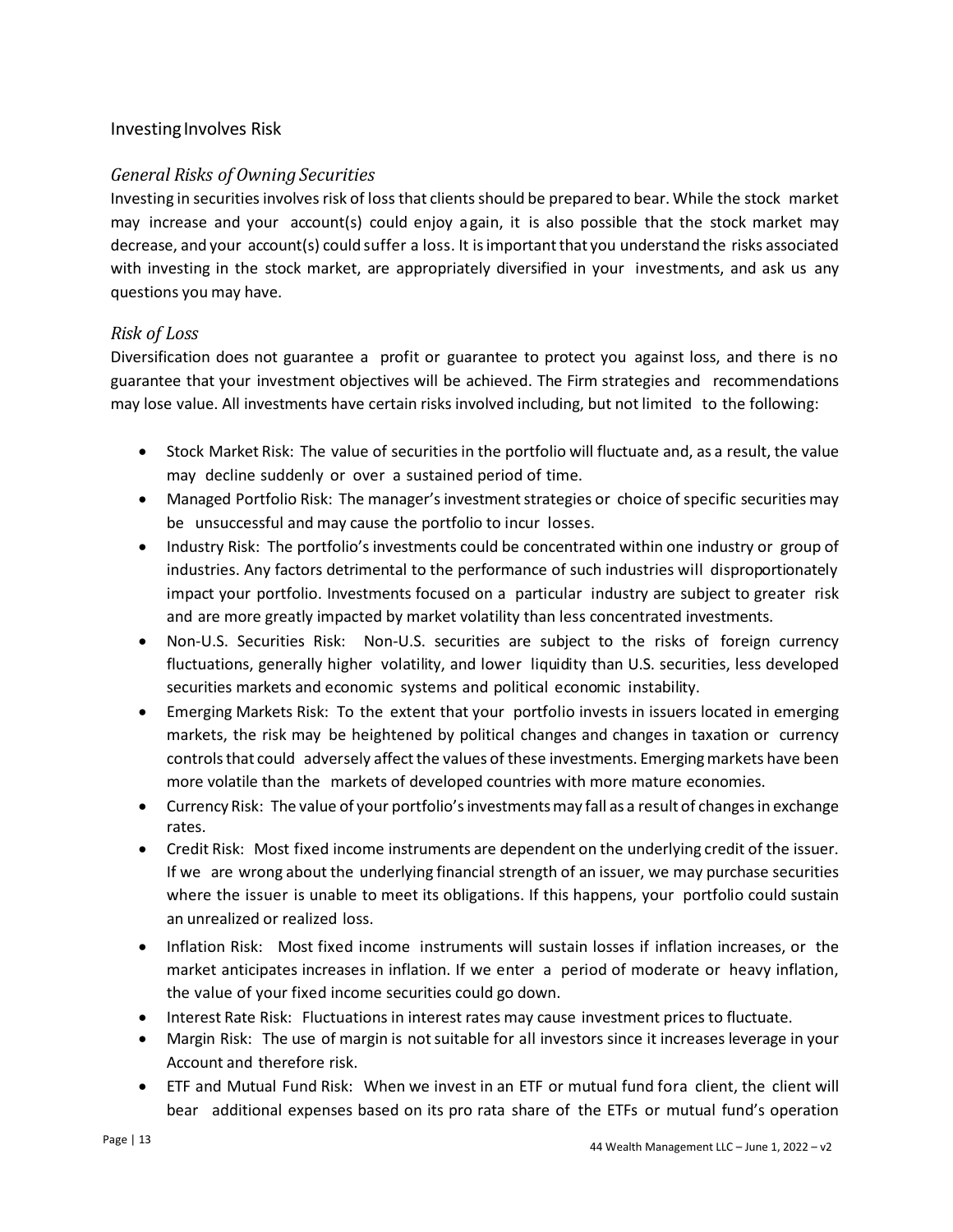expenses, including the potential duplication of management fees. The risk of owning an ETF or mutual fund greatly reflects the risks of owning the underlying securitiesthe ETF or mutual fund holds. Clients may also incur brokerage costs when purchasing ETFs.

- Derivative Risk: Derivatives are securities, such as futures contracts or options, whose value is derived from that of other securities or indices. Derivatives can be used for hedging (attempting to reduce risk by offsetting one investment position with another) or non-hedging purposes. Hedging with derivatives may increase expenses, and there is no guarantee that a hedging strategy will achieve the desired results. Utilizing derivatives can cause greater than ordinary investment risk, which could result in losses.
- Alternative Investment Risk: Alternative Investments involve a high degree of risk, often engage in leveraging and other speculative investment practices thatmay increase the risk of investment loss, can be highly illiquid, are not always required to provide periodic pricing or valuation information to investors, may involve complex tax structures and delays in distributing important tax information, are not subject to the same regulatory requirements as mutual funds, often charge high fees which may offset any trading profits, and in many cases the underlying investments are not transparent and are known only to the investment manager. Alternative investment performance can be volatile. An investor could lose all or a substantial amount of his or her investment.
- Management Risk: Your investment with us varies with the success and failure of our investment strategies, research, analysis, and determination of portfolio securities. If our investment strategies do not produce the expected returns, the value of the investment may decrease.

## <span id="page-13-0"></span>**ITEM 9 - DISCIPLINARY INFORMATION**

44 Wealth Management and our personnel seek to maintain the highest level of business professionalism, integrity, and ethics. We are required to disclose the facts of any legal or disciplinary events that are material to a client's evaluation of our business or the integrity of our management. We do not have any required disclosures to this Item.

## <span id="page-13-1"></span>**ITEM 10 - OTHER FINANCIAL INDUSTRY ACTIVITIES AND AFFILIATIONS**

44 Wealth Management is required to disclose any relationship or arrangement that is material to its advisory business or to its clients with certain related persons.

#### **Licensed Insurance Agents**

Certain of the Firm's Supervised Persons are licensed insurance agents and offer certain insurance products on a fully disclosed commissionable basis. A conflict of interest exists to the extent that the Firm recommends the purchase of insurance products where its Supervised Persons are entitled to insurance commissions or other additional compensation. The Firm has procedures in place whereby it seeks to ensure that all recommendations are made in its clients' best interest regardless of any such affiliations.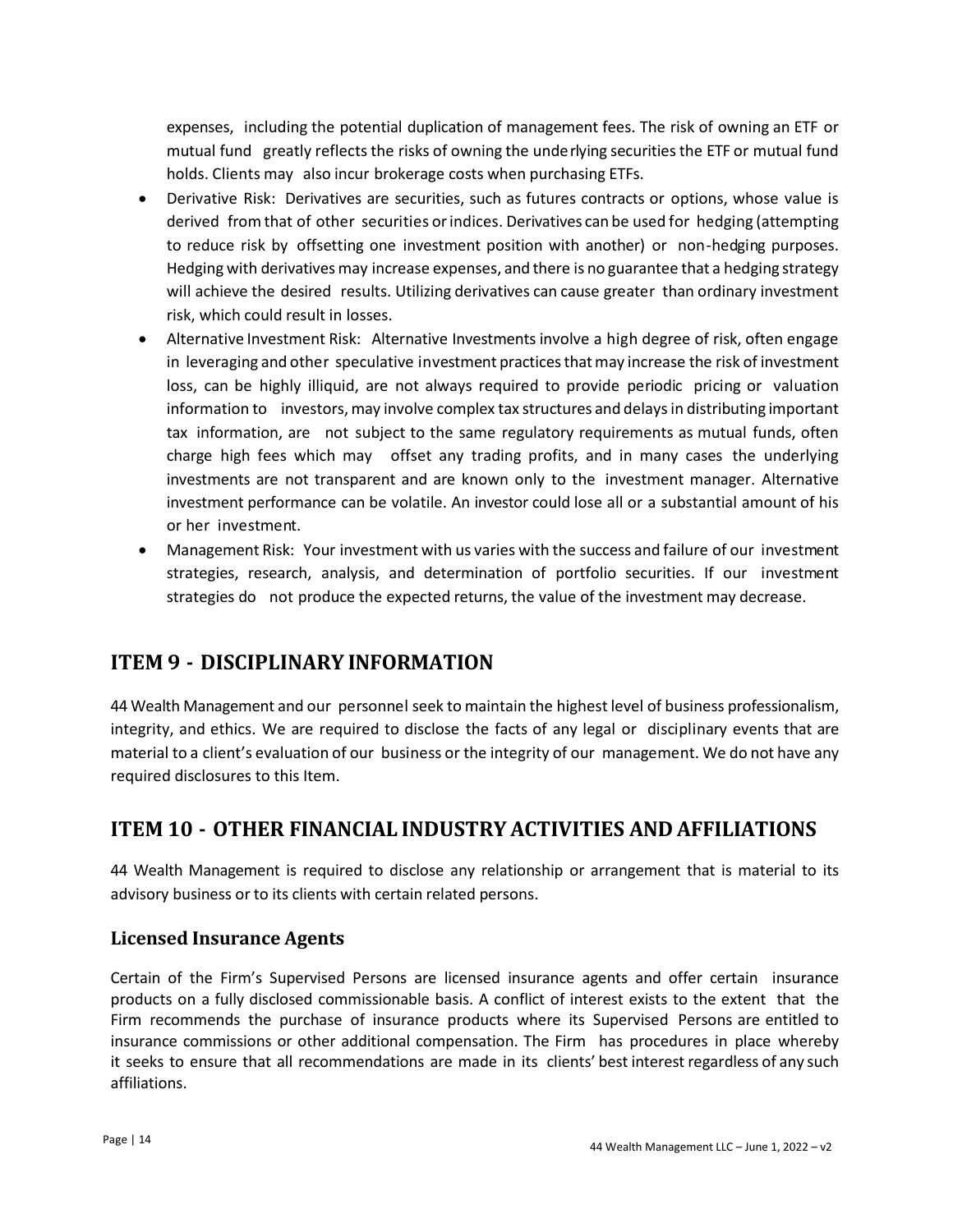#### <span id="page-14-0"></span>**Relationship with tru Independence, LLC**

The Firm maintains a business relationship with tru Independence, LLC ("tru Independence"), a service platform for investment professionals and an SEC registered investment adviser. Through its relationship with tru Independence, the Firm gains access to services related to reporting, custody, investments, compliance, trading, technology, transition support and other related services.

In fulfilling its duties to its clients, the Firm endeavors at all times to put the interests of its clients first. The Firm reviews all of its service provider relationships on an ongoing basis in an effort to ensure decisions are made in the best interests of clients. Clients should be aware, however, that this relationship poses certain conflicts of interest. Specifically, tru Independence charges the Firm a platform fee that decreases as assets increase. Accordingly, the Firm has an incentive to increase the assets it places through the tru Independence platform. tru Independence also provided transition support aimed at helping the Firmlaunch its new advisory firm. The receipt of economic and other benefits as described above from tru Independence creates an incentive for the Firm to choose tru Independence over other service providers that do not furnish similar benefits.

#### **Retirement Plan Accounts**

The Firm may from time to time recommend the rollover to an IRA from an employer sponsored retirement plan. This product will be recommended when it is deemed by the Firm to be in the best interest of the client. It is understood that the Investment Advisor Representative will receive management fee paid by me as indicated by the client agreement that will be signed when the account is opened.

When we provide investment advice to you regarding your retirement plan account or individual retirement account, we are fiduciaries within the meaning of Title I of the Employee Retirement Income Security Act and/or the Internal Revenue Code, as applicable, which are laws governing retirement accounts. The way we make money creates some conflicts with your interests, so we operate under a special rule that requires us to act in your best interest and not put our interest ahead of yours. Under this special rule's provisions, we must:

- Meet a professional standard of care when making investment recommendations (give prudent advice).
- Never put our financial interests ahead of yours when making recommendations (give loyal advice).
- Avoid misleading statements about conflicts of interest, fees, and investments.
- Follow policies and procedures designed to ensure that we give advice that is in your best interest.
- Charge no more than is reasonable for our services.
- Give you basic information about conflicts of interest.

When recommending the rollover to an IRA from an employer sponsored retirement plan, you will be provided with disclosure on the reasons why the transaction is in your best interested, it will be required to be signed by both you and the advisor and will be maintained in your file.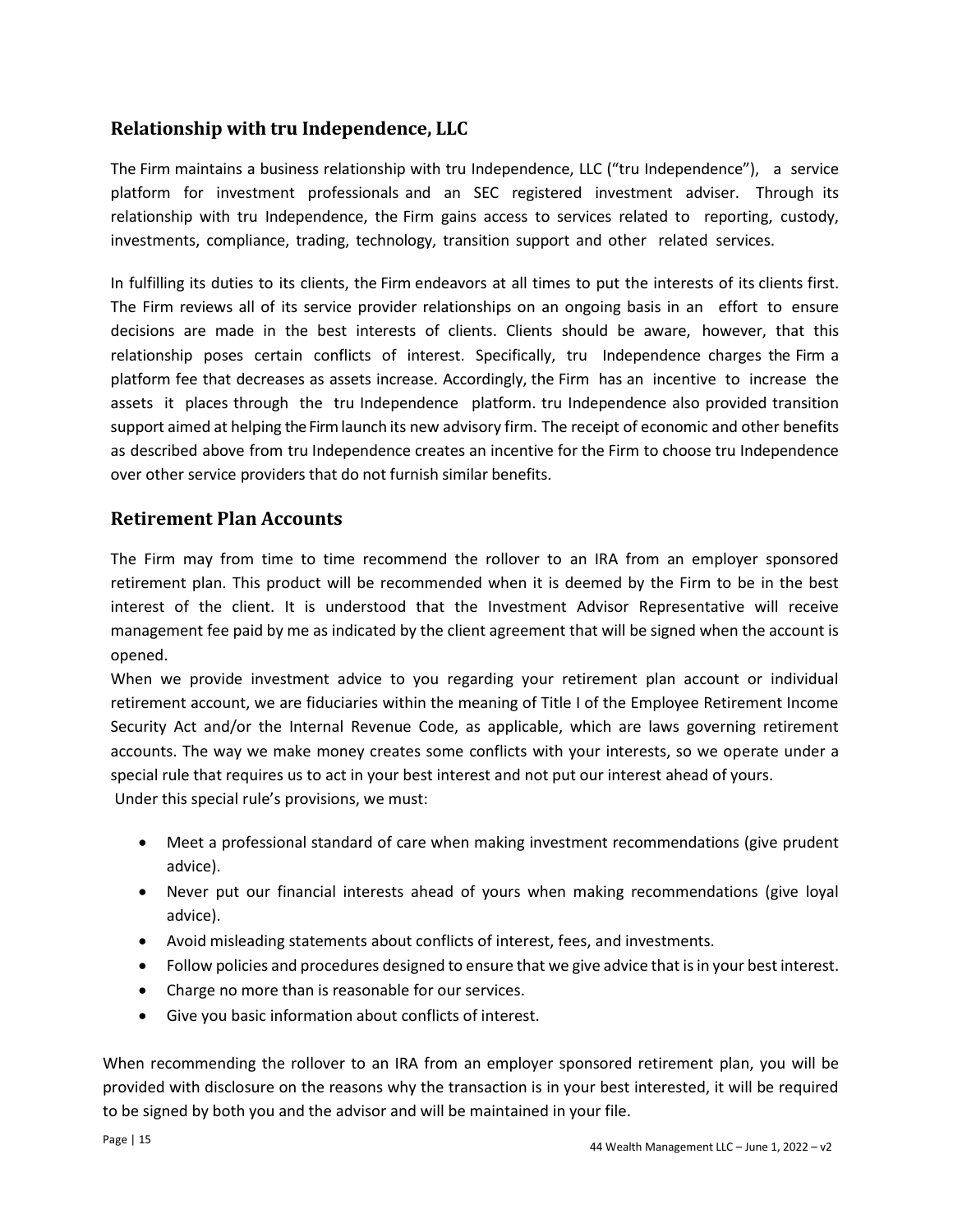## **ITEM 11 - CODE OF ETHICS, PARTICIPATION OR INTEREST IN CLIENT TRANSACTIONS AND PERSONAL TRADING**

#### **Code of Ethics**

44 Wealth Management believes that we owe clients the highest level of trust and fair dealing. As part of our fiduciary duty, we place the interests of our clients ahead of the interests of the firm and our personnel. We have adopted a Code of Ethics that emphasizes the high standards of conduct that 44 Wealth Management seeks to observe. Our personnel are required to always conduct themselves with integrity and follow the principles and policies detailed in our Code of Ethics.

44 Wealth Management' Code of Ethics attempts to address specific conflicts of interest that either we have identified or that could likely arise. 44 Wealth Management's personnel are required to follow clear guidelines from the Code of Ethics in areas such as gifts and entertainment, other business activities, prohibitions of insider trading, and adherence to applicable federal securities laws. Additionally, individuals who formulate investment advice for clients, or who have access to nonpublic information regarding any clients' purchase or sale of securities, are subject to personal trading policies governed by the Code of Ethics (see below).

44 Wealth Management will provide a complete copy of the Code of Ethics to any client or prospective client upon request.

#### *Personal Trading Practices*

44 Wealth Management and our personnel purchase or sell securities for themselves, regardless of whether the transaction would be appropriate for a client's account. 44 Wealth Management and our personnel purchase or sell securities for themselves that we also recommend/utilize for clients. This includes related securities (e.g., warrants, options, or other derivatives). This presents a potential conflict of interest, as we have an incentive to take investment opportunities from clients for our own benefit, favor our personal trades over client transactions when allocating trades, or use the information about the transactions we intend to make for clientsto our personal benefit by trading ahead of clients.

Our policies to address these conflicts include the following:

- 1. The client receives the opportunity to act on investment decisions/recommendations prior to and in preference to accounts of your 44 Wealth Management investment advisor representative ("IAR").
- 2. The Firm prohibits trading in a manner that takes personal advantage of price movements caused by client transactions.
- 3. If your IAR wishes to purchase or sell the same security as he/she recommends or takes action to purchase or sell for a client, he/she will not do so until the custodian fills the client's order if the order cannot be aggregated with the client order. As a result of this policy, clients will receive a better or worse price than IAR for transactions in the same security on the same day as a client dependent on market fluctuations.
- 4. The Firm requires our IARs to report personal securities transactions on at least a quarterly basis.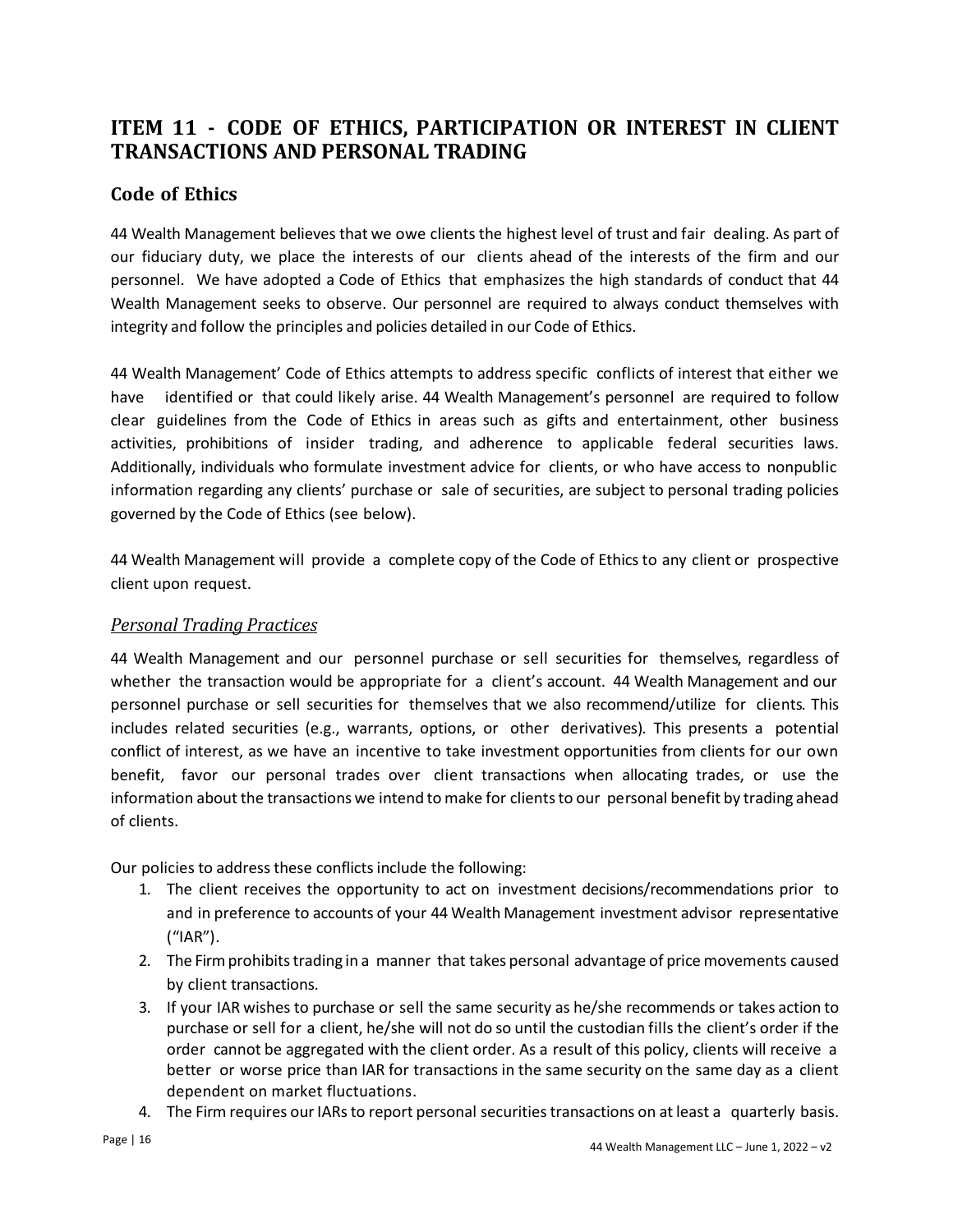- 5. Conflicts of interest also arise when Firm IARs become aware of limited offerings or IPOs, including private placements or offerings of interestsin limited partnerships or any thinly traded securities, whether public or private. Given the inherent potential for conflict, limited offerings and IPOs demand extreme care. IARs are required to obtain pre-approval from the Chief Compliance Officer before trading in limited offerings and are prohibited from transacting in IPOsfor personal accounts.
- 6. Under certain limited circumstances, we make exceptions to the policies stated above. The Firm will maintain records of these trades, including the reasons for any exceptions.

## <span id="page-16-0"></span>**ITEM 12 - BROKERAGE PRACTICES**

44 Wealth Management requires accounts that are not managed by independent investment managers to be established with the following custodian: Fidelity Investments member FINRA/SIPC. 44 Wealth Management engages the custodians to clear transactions and custody assets. The custodians provide The Firm with services that assist us in managing and administering clients' accounts which include software and other technology that (i) provide access to client account data (such as trade confirmations and account statements); (ii) facilitate trade execution and allocate aggregated trade orders for multiple client accounts; (iii) provide research, pricing and other market data; (iv) facilitate payment of fees from its clients' accounts; and (v) assist with certain back-office functions, recordkeeping and client reporting.

As part of the arrangement described above, the custodians also make certain research and brokerage services available at no additional cost to our firm. These services include certain research and brokerage services, including research services obtained by the custodians directly from independent research companies, asselected by our Firm (within specific parameters). Research products and services provided by the custodians to our firm include items such as research reports on recommendations or other information about, particular companies or industries; economic surveys, data and analyses; financial publications; portfolio evaluation services; financial database software services; computerized news and pricing services; quotation equipment for use in running software used in investment decision-making; and other products or services that provide lawful and appropriate assistance by the custodians to our firm in the performance of our investment decision-making responsibilities. The aforementioned research and brokerage services are used by our firm to manage accounts. Without this arrangement, our firm might be compelled to purchase the same or similar services at our own expense.

As a result of receiving the services discussed above, we have an incentive to continue to use or expand the use of the custodians' services. Our firm examined this conflict of interest when we chose to enter into the relationship with the custodians and we have determined that the relationship is in the bestinterest of our firm's clients and satisfies our client obligations, including our duty to seek best execution.

The custodians charge brokerage commissions and transaction fees for effecting certain securities transactions(i.e., transaction fees are charged for certain no-load mutual funds, commissions are charged for individual equity and debt securities transactions).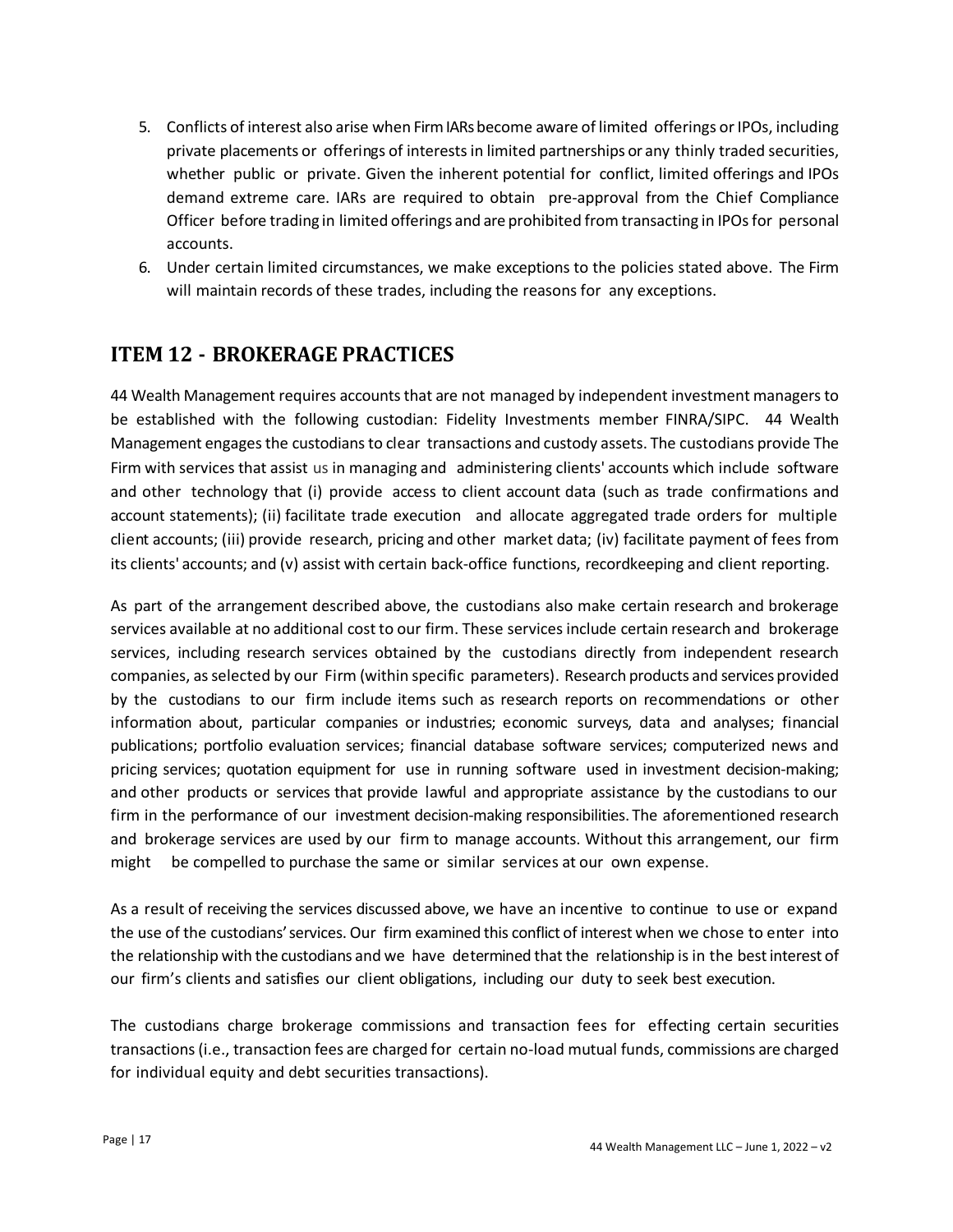The custodians generally do not charge clients separately for custody services but are compensated by account holders through commissions and other transaction-related or asset-based fees for securities trades that are executed through the custodians or that settle into accounts at the custodians. The custodians charge brokerage commissions and transaction fees for effecting certain securities transactions(i.e., transaction fees are charged for certain no-load mutual funds, commissions are charged for individual equity and debt securities transactions). The custodians enable us to obtain many no-load mutual funds without transaction charges and other no-load funds at nominal transaction charges. The custodians' commission rates are generally discounted from customary retail commission rates. However, the commission and transaction fees charged by the custodians may be higher or lower than those charged by other custodians and broker-dealers.

We aggregate (combine) trades for ourselves or our associated persons with your trades, providing that the following conditions are met:

- 1. Our policy for the aggregation of transactions shall be fully disclosed separately to our existing clients (if any) and the broker-dealer(s) through which such transactions will be placed.
- 2. We will not aggregate transactions unless we believe that aggregation is consistent with our duty to seek the best execution (which includes the duty to seek best price) for you and is consistent with the terms of our investment advisory agreement with you for which trades are being aggregated.
- 3. No advisory client will be favored over any other client; each client that participates in an aggregated order will participate at the average share price for all our transactions in a given security on a given business day, with transaction costs based on each client's participation in the transaction.
- 4. We will prepare a procedure specifying how to allocate the order among those clients.
- 5. If the aggregated order is filled in its entirety, it will be allocated among clients in accordance with the allocation statement; if the order is partially filled, it will be allocated pro-rata based on the allocation statement.
- 6. Our books and records will separately reflect, for each client account, the orders of which aggregated, the securities held by, and bought for that account.
- 7. We will receive no additional compensation or remuneration of any kind as a result of the proposed aggregation; and,
- 8. Individual advice and treatment will be accorded to each advisory client.

As a matter of policy and practice, we do not utilize research, research-related products and other services obtained from broker-dealers, or third parties, on a soft dollar commission basis other than what is described above.

#### **Factors Considered in Recommending Custodians**

We consider several factors in recommending custodians to a client. Factors that we consider when recommending custodians including financial strength, reputation, execution, pricing, reporting, research, and service. We will also take into consideration the availability of the products and services received or offered (detailed above) by the custodians.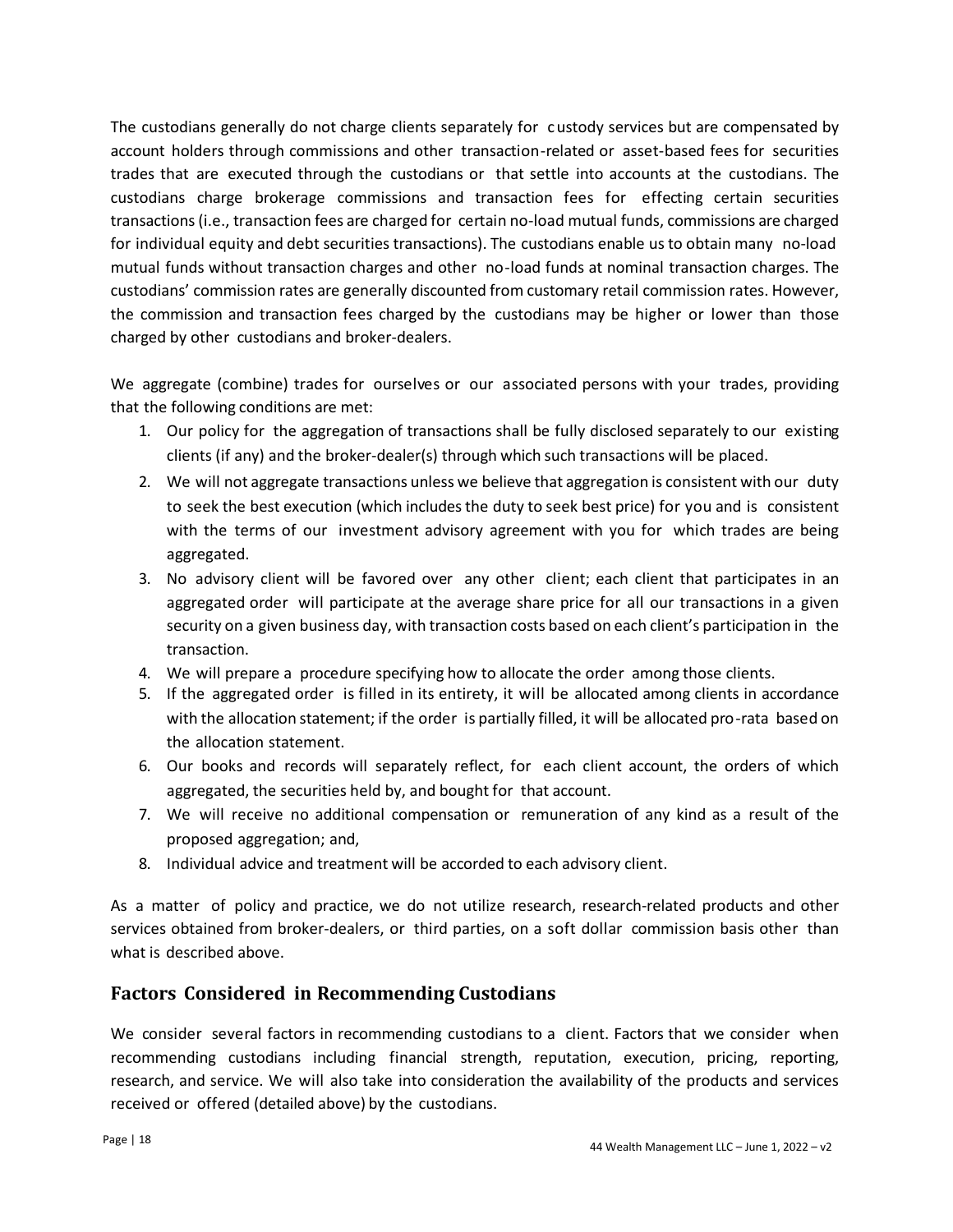#### *Directed Brokerage Transactions*

44 Wealth Management does not allow clients to direct brokerage to a specific broker-dealer. For an individual Independent Manager's policy on directed brokerage transactions, you must refer to *Item 12 – Brokerage Practices* of that managersform ADV 2A brochure.

#### *Special Considerations for ERISA Clients*

A retirement or ERISA plan client may direct all or part of portfolio transactions for its account through a specific broker or dealer to obtain goods or services on behalf of the plan. Such direction is permitted provided that the goods and services provided are reasonable expenses of the plan incurred in the ordinary course of its business for which it otherwise would be obligated and empowered to pay. ERISA prohibits directed brokerage arrangements when the goods or services purchased are not for the exclusive benefit of the plan. Consequently, we will request that plan sponsors who directs plan brokerage provide us with a letter documenting that this arrangement will be for the exclusive benefit of the plan.

#### **Trade Errors**

We have implemented procedures designed to prevent trade errors; however, trade errors in client accounts cannot always be avoided. Consistent with our fiduciary duty, it is our policy to correct trade errors in a manner that is in the best interest of the client. In cases where the client causes the trade error, the client will be responsible for any loss resulting from the correction. Depending on the specific circumstances of the trade error, the client will not be able to receive any gains generated as a result of the error correction. In all situations where the client does not cause the trade error, the client will be made whole, and we will absorb any loss resulting from the trade error if the error was caused by the Firm. If the error is caused by the Custodian, the Custodian will be responsible for covering all trade error costs. If an investment gain results from the correcting trade, the gain will be donated to charity. We will never benefit or profit from trade errors.

## <span id="page-18-0"></span>**ITEM 13 - REVIEW OF ACCOUNTS**

#### **Account Reviews & Reporting**

#### *Managed Accounts Reviews*

44 Wealth Management manages portfolios on a continuous basis and generally review all positions in client accounts on a regular basis, but no less than annually. We generally offer account reviews to clients annually. Clients can choose to receive reviews in person, by telephone, or via e-mail. Firm IARs conduct reviews based on a variety of factors. These factors include, but are not limited to, stated investment objectives, economic environment, outlook for the securities markets, and the merits of the securities in the accounts.

In addition,we conduct a special review of an account based on, but not limited to, the following:

- 1. A change in the client's investment objectives, guidelines and/or financial situation.
- 2. Changes in diversification.
- 3. Tax considerations. or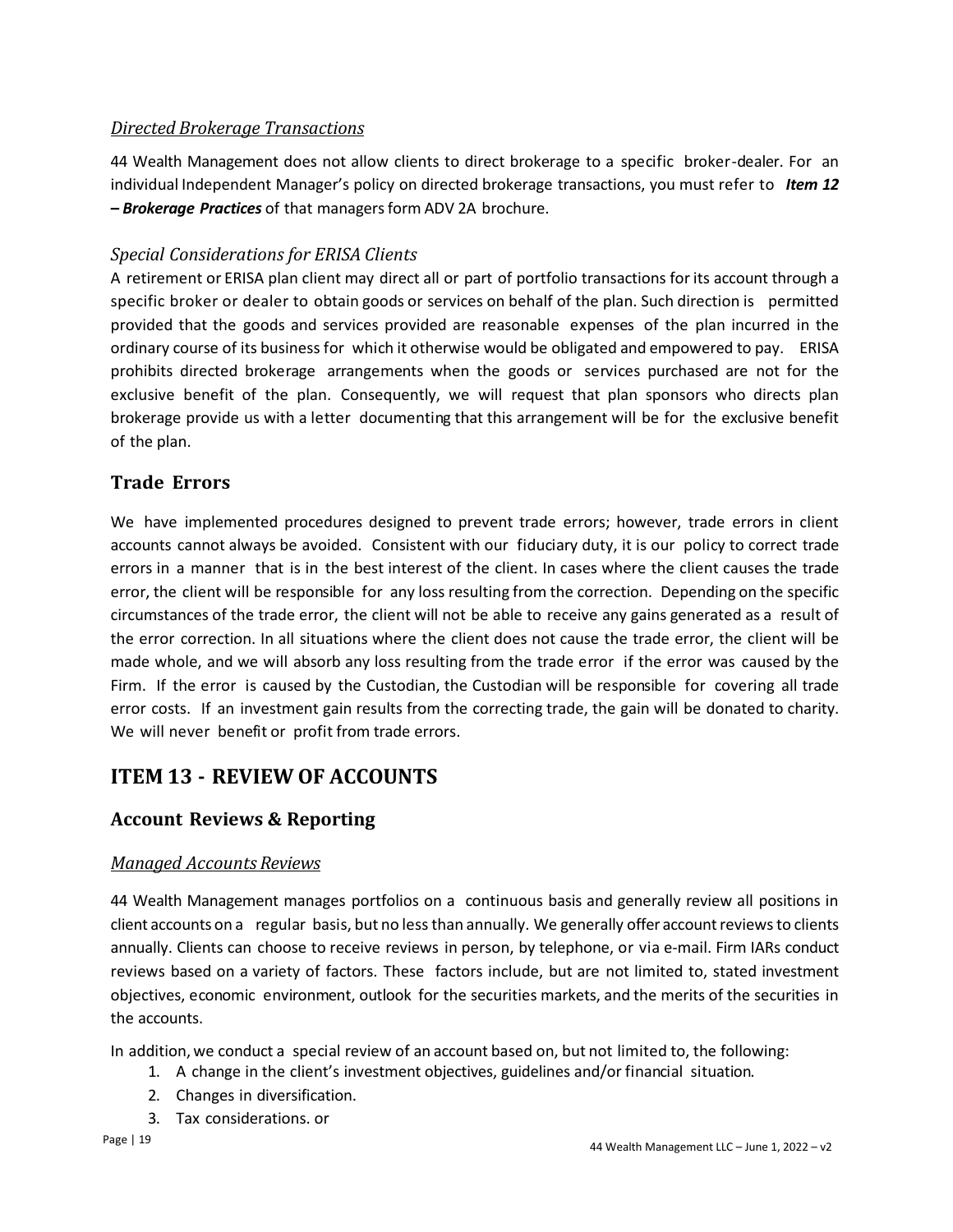4. Material cash deposits or withdrawals.

#### *Independent Manager Accounts*

Investment Adviser Representatives periodically review Independent Managers' reports provided to the client, but no less often than on a semi-annual basis. Our Investment Adviser Representatives contact clients from time to time, as agreed to with the client, in order to review their financial situation and objectives; communicate information to Independent Managers as warranted; and assist the client in understanding and evaluating the services provided by the Independent Manager. The client is expected to notify us of any changes in his/her financial situation, investment objectives, or account restrictions that could affect their account. The client can also directly contact the Independent Manager managing the account or sponsoring the program. Clients who utilize Independent Managers should review the Independent Manager's Form ADV Part 2 *Item 13 – Review of Accounts*regarding account reviews, types of written reports provided and frequency of such reports.

#### *Financial Consultation Service*

Financial consultation clients do not receive reviews of their written plans unless they take action to schedule a financial consultation with us or separately contract with us fora post-financial plan meeting or update to their initial written financial plan. The type of reporting is agreed upon by 44 Wealth Management and the client on a case-by-case basis. We do not provide ongoing services to financial consultation clients but are willing to meet with such clients upon their request to discuss updates to their plans or changes in their circumstances. The clients IAR provides the financial consultation services to the client. In cases when we have been contracted to conduct ongoing financial consultation services, the Investment Adviser Representatives will conduct reviews as agreed upon with the client.

## <span id="page-19-0"></span>**ITEM 14 - CLIENT REFERRALS AND OTHER COMPENSATION**

#### **Brokerage Support Products and Services**

We receive an economic benefit from the brokers used for transactions in client accounts in the form of the support products and services they make available to us and other independent firms whose clients maintain their accounts at the broker. These products and services, how they benefit us, and the related conflicts of interest are described above (see *Item 12 – Brokerage Practices*). We do not base particular investment advice, such as buying particular securities for our clients, on the availability of the brokers' products and services to us.

#### **Outside Compensation**

44 Wealth Management does not pay referral fees (non-commission based) to independent solicitors for the referral of their clients to our firm.

Firm IARs refer clients to unaffiliated professionals for specific needs, such as mortgage brokerage, real estate sales, estate planning, legal, and/or tax/accounting. In turn, these professionals refer clients to our IARs for investment management needs. We do not have any arrangements with individuals or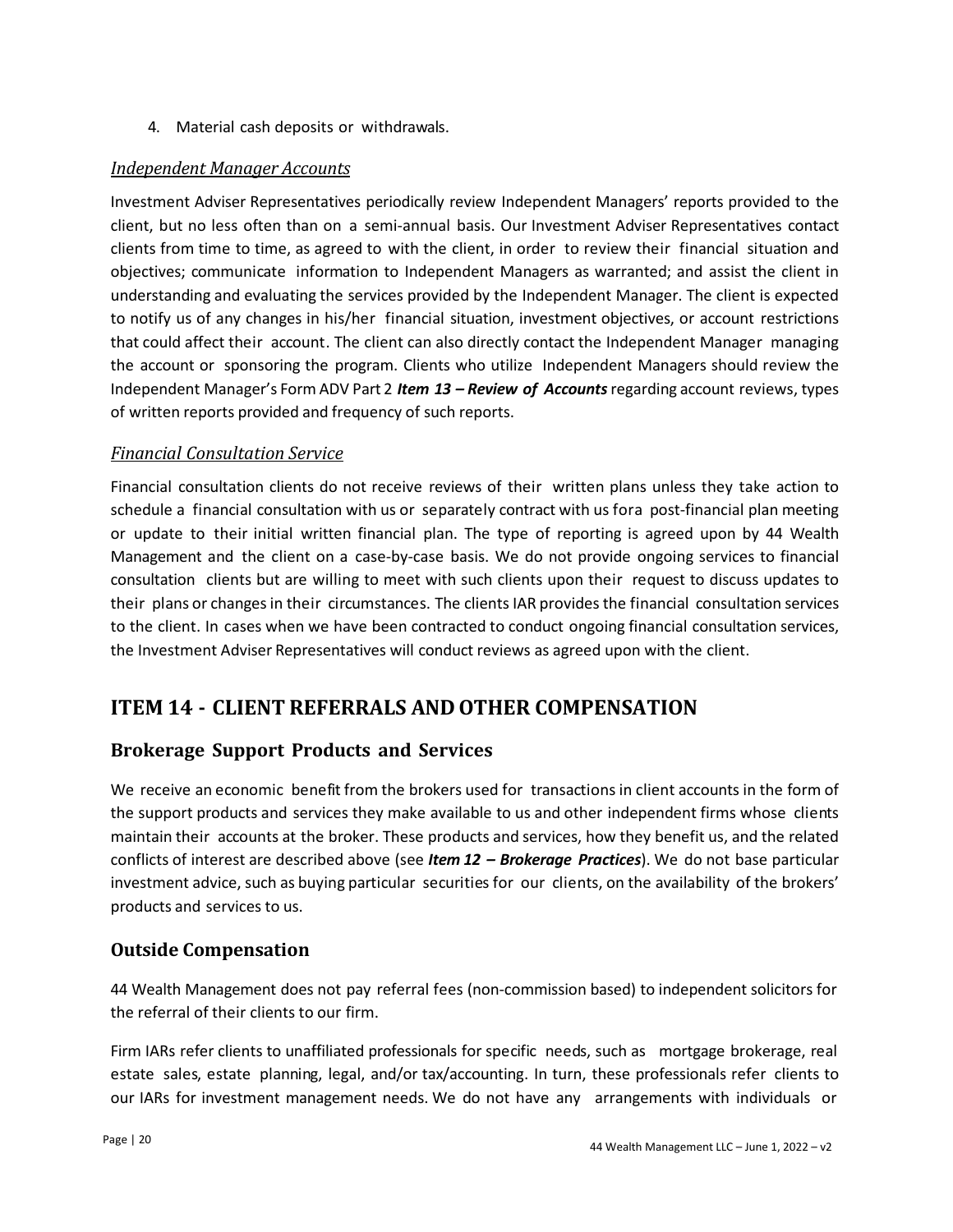companies that we refer clients to, and we do not receive any compensation for these referrals.

However, it could be concluded that our IARs are receiving an indirect economic benefit from this practice, as the relationships are mutually beneficial. For example, there could be an incentive for us to recommend services of firms who refer clients to the Firm.

Our IARs only refer clients to professionals we believe are competent and qualified in their field, but it is ultimately the client'sresponsibility to evaluate the provider, and it issolely the client's decision whether to engage a recommended firm. Clients are under no obligation to purchase any products or services through these professionals, and our IARs have no control over the services provided by another firm. Clients who chose to engage these professionals will sign a separate agreement with the other firm. Fees charged by the otherfirm are separate from and in addition to fees charged by the Firm.

If the client desires, our IARs will work with these professionals or the client's other advisers (such as an accountant, attorney, or other investment adviser) to help ensure that the provider understands the client's investments and to coordinate services for the client. We do not share information with an unaffiliated professional unless first authorized by the client.

#### *IndependentManagers*

Our IARs work with Independent Managers or advisors to service certain client accounts. They do not receive ongoing compensation in relation to these arrangements, of which details are fully disclosed to the clients at the time of account opening. See also **Item 5 – Independent Manager Accounts.**

44 Wealth Management has established agreements to provide consulting services to other financial institutions regarding business development or investment advisory services provided to clients. If the consultation being provided is specific to services provided to the client account, the specifics of this arrangement, including the compensation paid to the Firm will be fully disclosed to clientsin their signed agreements.

## <span id="page-20-0"></span>**ITEM 15 - CUSTODY**

44 Wealth Management has limited custody of some of our clients' funds or securities when the clients authorize us to deduct our management fees directly from the client's account. A qualified custodian (generally a broker-dealer, bank, trust company, or other financial institution) holds clients' funds and securities. Clients will receive statements directly from their qualified custodian at least quarterly. The statements will reflect the client's funds and securities held with the qualified custodian as well as any transactionsthat occurred in the account, including the deduction of our fee.

Clients should carefully review the account statements they receive from the qualified custodian. When clients receive statements from 44 Wealth Management as well as from the qualified custodian, they should compare these two reports carefully. Clients with any questions about their statements should contact us at the address or phone number on the cover of this brochure.

Clients who do notreceive a statement from their qualified custodian at least quarterly should also notify us.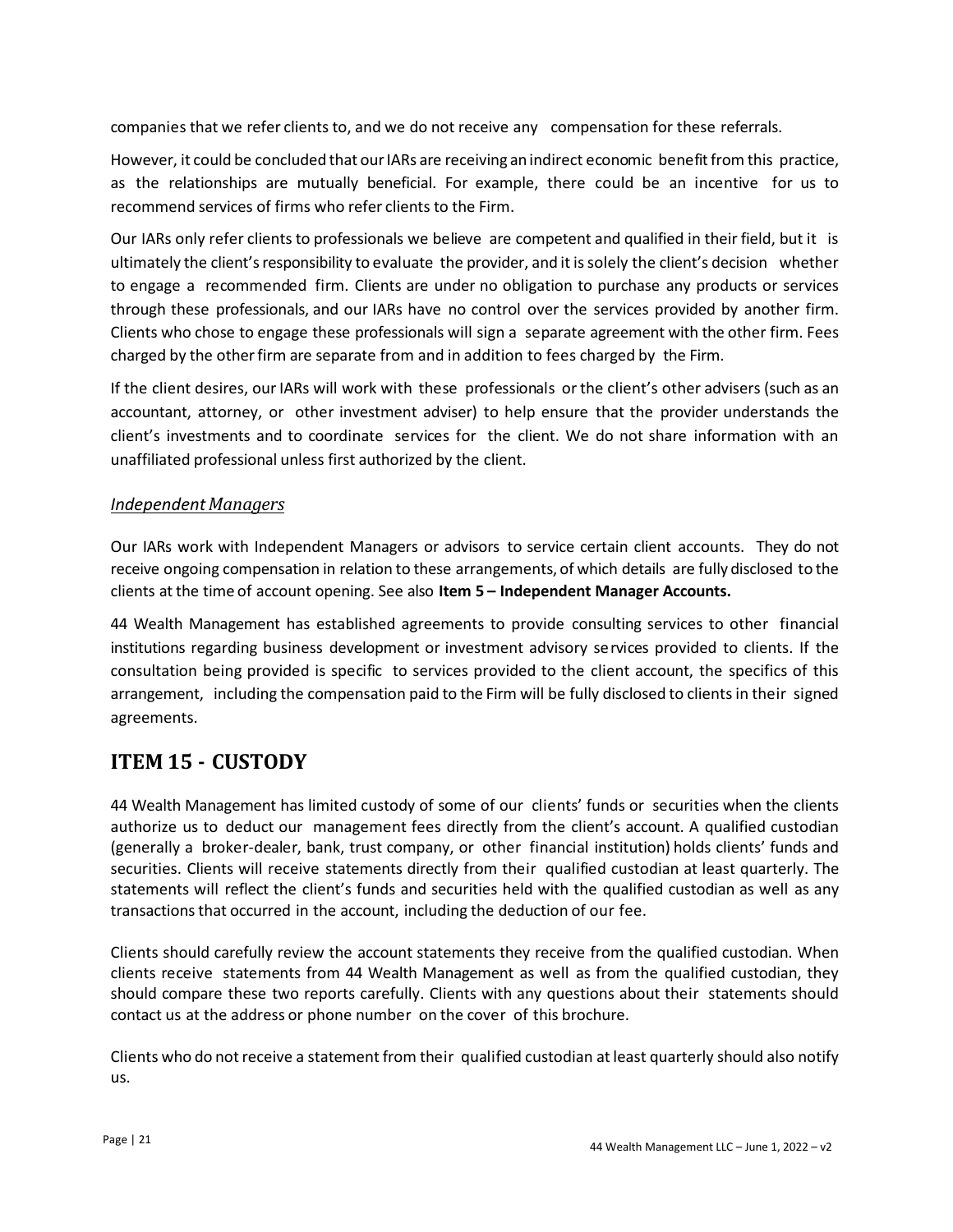## **Third-Party Standing Letters of Authorization ("SLOA")**

Our firm is deemed to have custody of clients' funds or securities when clients have standing authorizations with their custodian to move money from a client's account to a third-party ("SLOA") and, under that SLOA, it authorizes us to designate the amount ortiming of transfers with the custodian.

The SEC has set forth a set of standards intended to protect client assets in such situations, which we follow. By working with the qualified custodian, the Firm has in place seven provisions set forth by the SEC to assist in mitigating risk. The below must be followed to clients with third-party SLOAs:

- 1. The client provides an instruction to the qualified custodian, in writing, that includes the client's signature, the third party's name, and either the third party's address or the third party's account number at a custodian to which the transfer should be directed.
- 2. The client authorizes the Firm, in writing, either on the qualified custodian's form or separately, to direct transfers to the third party either on a specified schedule or from time to time.
- 3. The client's qualified custodian performs appropriate verification of the instruction, such as a signature review or other method to verify the client's authorization and provides a transfer of funds notice to the client promptly after each transfer.
- 4. The client can terminate or change the instruction to the client's qualified custodian.
- 5. The Firm has no authority or ability to designate or change the identity of the third party, the address, or any other information about the third party contained in the client's instruction.
- 6. The Firm maintains records showing that the third party is not a related party of Firm or located at the same address as the Firm.
- 7. The client's qualified custodian sends the client, in writing, an initial notice confirming the instruction and an annual notice reconfirming the instruction.

As stated earlier in this section, account statements reflecting all activity on the account(s), are delivered directly from the qualified custodian to each client or the client's independent representative, at least quarterly. You should carefully review those statements and are urged to compare the statements against reports received from us. When you have questions about your account statements, you should contact us, your Advisor or the qualified custodian preparing the statement.

## <span id="page-21-0"></span>**ITEM 16 - INVESTMENT DISCRETION**

44 Wealth Management accepts both discretionary and non-discretionary authority over client accounts. If an IAR is acting in a discretionary capacity, the IARmay place trades within a client account without preapproval from the client. If the IAR is working in anon-discretionary capacity, then the IAR will make recommendations to clients on investment selections and the client must approve the transactions prior to the trade being placed.

While having discretion over client accounts, we have the authority to choose certain Independent Managers to manage all investment decisions made in the client's account(s). The agreements will be between the Independent Manager and 44 Wealth Management. It is important to note that we do not offer advice on any specific securities or other investments in connection with this service. Clients can find more information about the discretionary authority granted to Independent Managers in *Item 16 –*